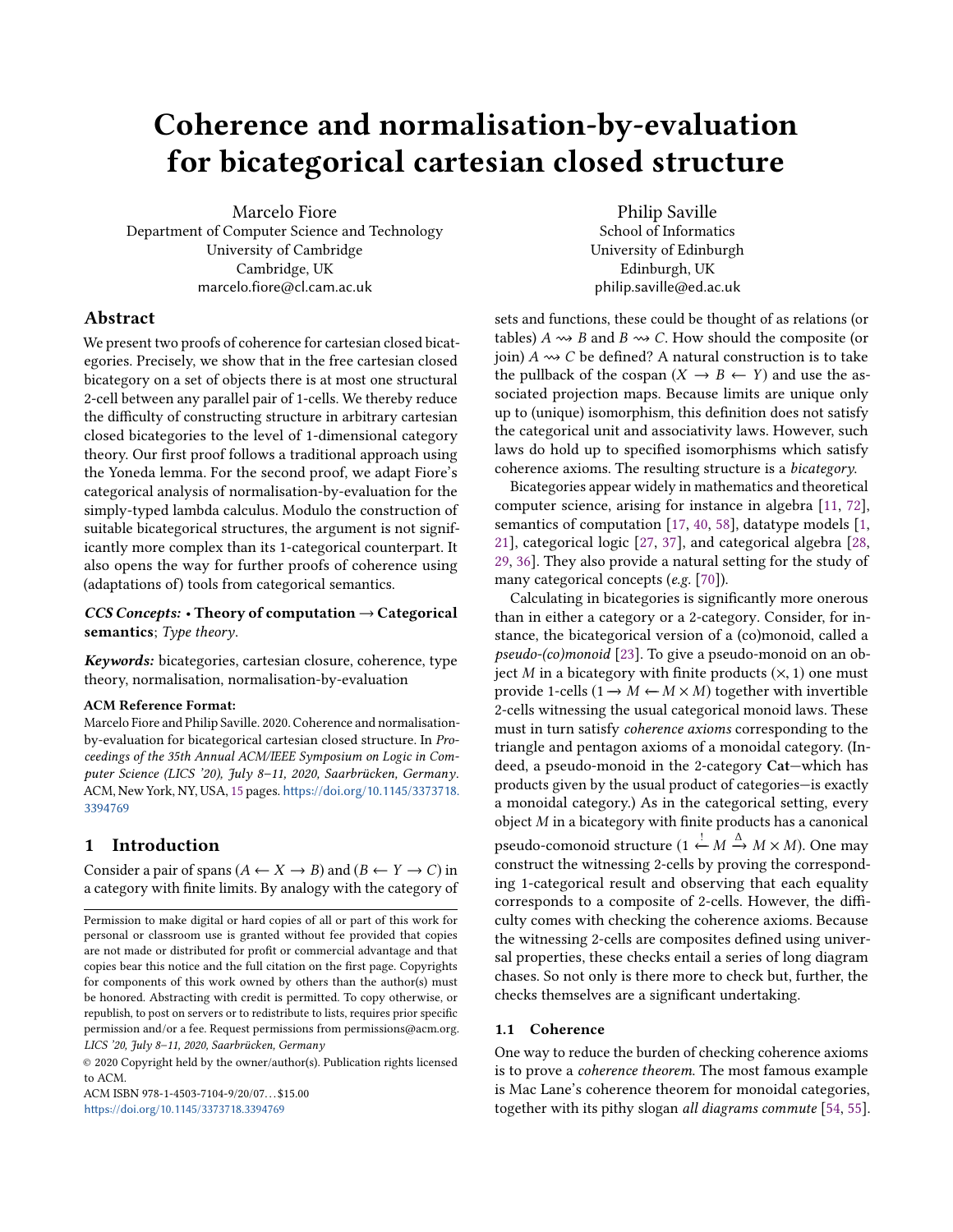Other notable examples include the coherence theorems for symmetric monoidal categories [\[47\]](#page-14-9), indexed categories [\[56\]](#page-14-10), and tricategories (weak 3-categories) [\[41,](#page-14-11) [43\]](#page-14-12).

The case of monoidal categories might lead one to suggest that coherence is a simple matter: one 'only' needs to prove the commutativity of every diagram constructed using just structural data. Even at the level of symmetric monoidal categories, however, this is not the case, and one must take care to classify exactly which class of diagrams is coherent (see e.g. [\[55,](#page-14-8) Chapter XI]).

It is also worth remarking that the word 'coherence' is used in more than one way. For what might be called Mac Lanestyle coherence, one isolates a class of diagrams and proves that every diagram of this class commutes. Syntactic proofs of coherence generally make this explicit (e.g. [\[55\]](#page-14-8)). For coherence-by-strictification, on the other hand, one shows that every instance of the weak structure is equivalent to a strict version: for example, that every bicategory is biequivalent to a 2-category. In all cases that we know of, coherenceby-strictification entails Mac Lane-style coherence. However, the proof requires a non-trivial argument (see e.g. [\[51,](#page-14-13) §2.4] or Section [3](#page-4-0) below).

In this paper we provide two proofs of a Mac Lane-style coherence theorem for cartesian closed bicategories; that is, for bicategories equipped with bicategorical products and exponentials, which may be thought of as cartesian closed categories 'up to isomorphism'. Examples include the bicategories of generalised species [\[27\]](#page-13-4) and cartesian distributors [\[29\]](#page-13-6), bicategories of concurrent games [\[60\]](#page-14-14), and bicategories of operads [\[37\]](#page-14-4). Precisely, we show the following result.

<span id="page-1-0"></span>**Theorem 1.1.** Let  $\mathbb{B}$  be any set and  $\sigma$ ,  $\tau$  :  $t \Rightarrow t'$  be a parallel<br>pair of 2-cells in the free cartesian closed bicategory on  $\mathbb{R}$ . Then pair of 2-cells in the free cartesian closed bicategory on **B**. Then  $\sigma = \tau$ .

In other words, in the free cartesian closed bicategory on a set, any two pasting diagrams with the same domain and codomain are equal. This settles a conjecture put forward by Ouaknine [\[59\]](#page-14-15). In the context of our [\[32\]](#page-13-8) it establishes that, modulo the equational theory of cartesian closed bicategories, there is at most one rewrite between any two terms in the type theory  $\Lambda_{ps}^{\times, \rightarrow}$  for cartesian closed bicategories on a set of base types.

#### <span id="page-1-1"></span>1.2 Coherence as normalisation

Our first proof of Theorem [1.1](#page-1-0) (Section [3\)](#page-4-0) follows the pattern for such results laid out by [\[41,](#page-14-11) [43,](#page-14-12) [47,](#page-14-9) [63\]](#page-14-16). Our second proof, by contrast, is novel. Using the 'internal language'  $\Lambda_{ps}^{\times, -}$  for cartesian closed bicategories presented in [32], we reduce cartesian closed bicategories presented in [\[32\]](#page-13-8), we reduce the problem of coherence to a normalisation problem for  $\Lambda_{\text{ps}}^{\times, \rightarrow}$ , which we solve using semantic methods.<br>This 'denotational semantics' approach to cohe

This 'denotational semantics' approach to coherence, which we outline in Section [4,](#page-5-0) is guided by two principles. First, to

leverage the close connection between  $\Delta_{\rm ps}^{\times, \rightarrow}$  and the simply-<br>typed lambda calculus (STI C), see Proposition 4.3. The reductyped lambda calculus (STLC), see Proposition [4.3.](#page-6-0) The reduction behaviour of the STLC is well-understood (see e.g. [\[39\]](#page-14-17)) and we wish to make use of this. Second, to work with abstract properties so far as possible. This allows us to translate smoothly between categorical arguments and their bicategorical counterparts, and so provide a proof for which each step is guided by categorical understanding.

Our proof uses a version of the normalisation-by-evaluation (NbE) technique. First introduced by Berger and Schwichtenberg [\[12\]](#page-13-9) for the STLC, normalisation-by-evaluation has become a standard tool for tackling normalisation problems and has been extended to a number of richer calculi (see e.g.  $[2, 5, 7, 8, 69]$  $[2, 5, 7, 8, 69]$  $[2, 5, 7, 8, 69]$  $[2, 5, 7, 8, 69]$  $[2, 5, 7, 8, 69]$  $[2, 5, 7, 8, 69]$  $[2, 5, 7, 8, 69]$  $[2, 5, 7, 8, 69]$  $[2, 5, 7, 8, 69]$ ). Following our second principle, we proceed in the vein of categorical reconstructions of NbE (e.g. [\[6,](#page-13-14) [18,](#page-13-15) [20,](#page-13-16) [24\]](#page-13-17)). Specifically, our argument closely follows that of [\[24\]](#page-13-17), which is particularly amenable to bicategorical generalisation.

### 1.3 Bicategorical structure via categorical proofs

As Theorem [1.1](#page-1-0) establishes the uniqueness of structural 2-cells in any cartesian closed bicategory, one obtains the following loosely-stated principle as a corollary.

To show that a pseudo structure may be constructed in any cartesian closed bicategory, it suffices to show that its categorical counterpart—that is, the version in which one only considers the 1-cells—may be constructed in any cartesian closed category (equivalently, in the STLC).

Indeed, consider a structure definable in any cartesian closed category. Such a definition is witnessed by an STLC term. We shall show in Section [4.1.1](#page-6-1) that this STLC term corresponds to a 1-cell in a free cartesian closed bicategory and, moreover, that the  $\beta$ *η*-equalities it satisfies correspond to invertible 2-cells. Theorem [1.1](#page-1-0) then entails that any coherence axioms on these 2-cells must hold. It follows that, when it comes to constructing structure in an arbitrary cartesian closed bicategory, one may work completely 1-categorically.

This principle applies to an aforementioned example: to show that every object in a bicategory with finite products has a canonical pseudo-comonoid structure it suffices to invoke the corresponding fact in cartesian categories. For an example in the cartesian closed setting, one may consider a typed version of Statman's BAD-algebras [\[68\]](#page-14-19). For any object  $D$  in a cartesian closed category, set  $B_1$  to be the endo-exponential  $[D \Rightarrow D]$  and let  $B_{n+1} := [B_n \Rightarrow B_n]$ (BAD-algebras arise in the context of reflexive objects  $D \cong$  $[D \Rightarrow D]$ ). Then  $B_1$  has a canonical monoid structure and, inductively, each  $B_n$  has n monoid structures related by distributive laws. In particular,  $B_2$  is an *nsr-object* in the sense of [\[31\]](#page-13-18). Attempting to reconstruct this bicategorically, without coherence, is a serious undertaking; with Theorem [1.1](#page-1-0) in hand it becomes an exercise in categorical or type-theoretic reasoning.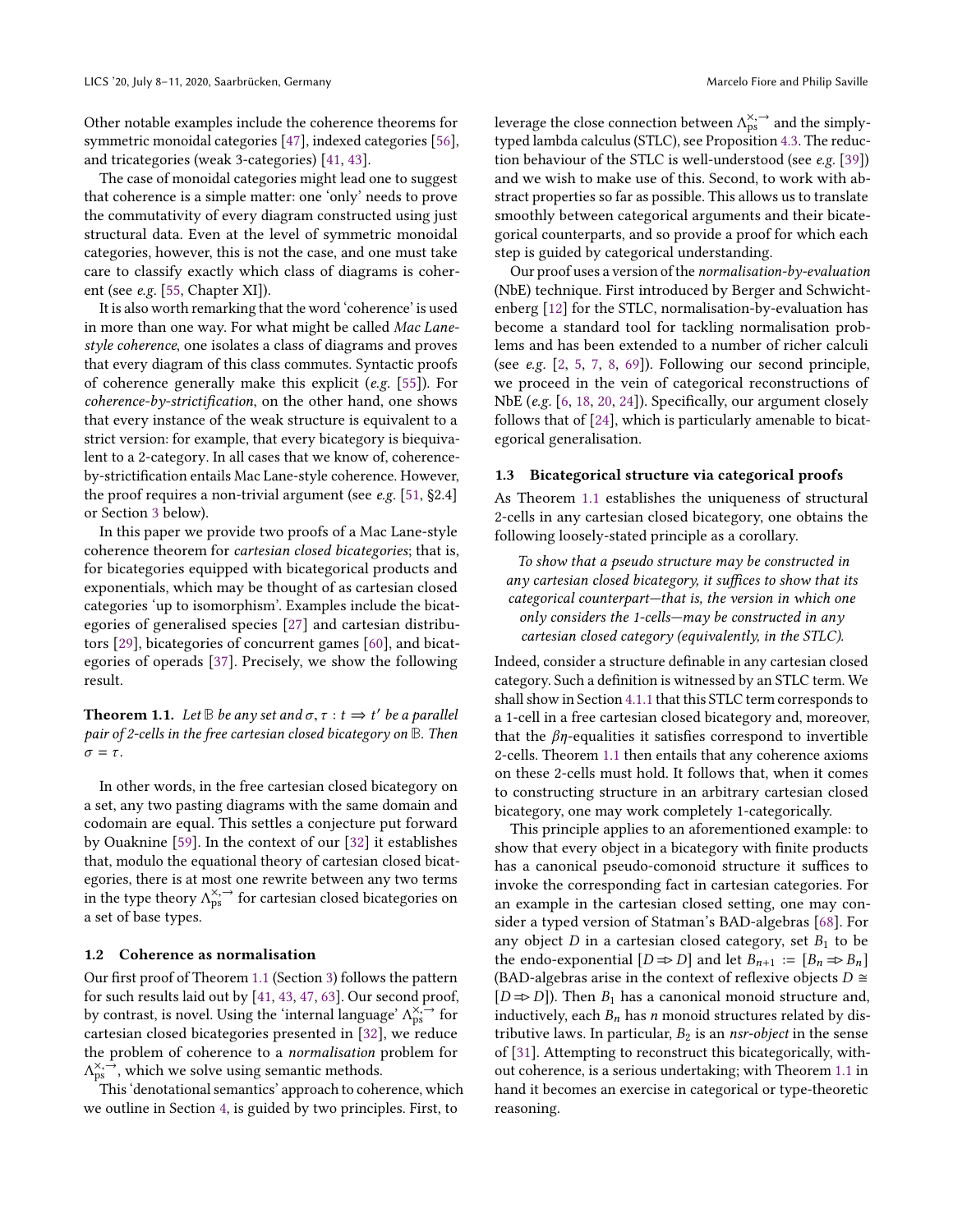## 1.4 Contributions and further work

We have three main contributions, each of which suggests further avenues for exploration.

First, Theorem [1.1](#page-1-0) drastically reduces the difficulty of constructing structure in an arbitrary cartesian closed bicategory. This will have applications in the development of a theory of opetopic structures [\[26\]](#page-13-19) in the cartesian closed bicategories of generalised species [\[27\]](#page-13-4) and cartesian distributors [\[29\]](#page-13-6), as well as in the study of the equational theory of rewriting in the STLC [\[32,](#page-13-8) [33\]](#page-13-20).

Second, the NbE strategy is of interest in its own right. Unlike other coherence proofs, which are generally wholly syntactic (e.g. [\[35,](#page-14-20) [46,](#page-14-21) [74\]](#page-14-22)) or wholly semantic (e.g. [\[63,](#page-14-16) [64\]](#page-14-23)), ours combines syntax—providing a concrete handle on the problem—with the powerful tools of categorical semantics. It is therefore a middle way between the intricacies of rewriting theory or proof theory and the abstract sophistication of two-dimensional category theory. Indeed, once the expected bicategorical universal properties have been established, the argument is no more difficult than its categorical counterpart. Moreover, the wide range of categorical treatments of NbE suggests the approach may be applicable to other coherence problems. Possible examples include bicategories with finite coproducts (corresponding to type-theoretic sum types) or locally cartesian closed bicategories (corresponding to typetheoretic dependent sum and product types).

Finally, we build the framework for future applications. The bicategorical glueing construction developed for this proof has already been put to use in the study of the equational theory of rewriting [\[33\]](#page-13-20). More broadly, this paper initiates the study of the 'bicategorical semantics' of simple type theories, and of the application of categorical normalisation arguments to coherence. We see this as a stepping stone in the study of the connections between higher categories, type theories, coherence, and normalisation.

# 2 Cartesian closed bicategories

We recall the basic theory of bicategories, including the definition of cartesian closure. A summary of the key definitions is in [\[51\]](#page-14-13); for a more extensive introduction see e.g. [\[11,](#page-13-0) [13\]](#page-13-21).

## 2.1 Bicategories

Bicategories axiomatise categorical structures in which the associativity and unit laws of composition hold up to coherent isomorphism.

**Definition 2.1** ([\[11\]](#page-13-0)). A bicategory  $\mathcal{B}$  consists of

- A class of objects  $ob(B)$ ,
- For every  $X, Y \in ob(B)$  a hom-category  $(B(X, Y), \bullet, id)$ <br>with objects 1-cells  $f : X \to Y$  and morphisms 2-cells with objects 1-cells  $f : X \rightarrow Y$  and morphisms 2-cells  $\alpha$ :  $f \Rightarrow f' : X \rightarrow Y$ ; composition of 2-cells is called vertical composition vertical composition,
- For every  $X, Y, Z \in ob(B)$  an *identity* functor Id<sub>X</sub>:  $\mathbb{1} \to \mathcal{B}(X,X)$  (for  $\mathbb{1} = \{*\}$  the terminal category) and
- a horizontal composition functor
	- $\circ_{X,Y,Z} : \mathcal{B}(Y,Z) \times \mathcal{B}(X,Y) \to \mathcal{B}(X,Z),$
- Structural isomorphisms

$$
a_{h,g,f} : (h \circ g) \circ f \Rightarrow h \circ (g \circ f) : W \to Z
$$

$$
I_f : Id_X \circ f \Rightarrow f : W \to X
$$

$$
r_g : g \circ Id_X \Rightarrow g : X \to Y
$$

for every  $f: W \to X$ ,  $q: X \to Y$  and  $h: Y \to Z$ , natural in each of their arguments and satisfying axioms analogous to those for monoidal categories (note that we identify  $\text{Id}_X$  with  $\text{Id}_X(*)$ .

When  $\alpha : f \Rightarrow f' : X \rightarrow Y$  and  $\beta : g \Rightarrow g' : Y \rightarrow Z$ , one<br>writes  $a \circ g$  and  $\beta \circ f$  for id  $a \circ g$  and  $\beta \circ g$  ide respectively writes  $g \circ \alpha$  and  $\beta \circ f$  for  $\text{id}_g \circ \alpha$  and  $\beta \circ \text{id}_f$ , respectively<br>(the so-called whiskering operations) (the so-called whiskering operations).

- **Example 2.2.** 1. Every bicategory  $B$  has an opposite bicategory  $\mathcal{B}^{\text{op}}$  in which just the 1-cells are reversed: one defines  $\mathcal{B}^{op}(X, Y) := \mathcal{B}(Y, X)$  for all  $X, Y \in ob(\mathcal{B})$ .<br>Every 2-category is a bicategory in which the st
	- 2. Every 2-category is a bicategory in which the structural isomorphisms are all the identity.
	- 3. For any category **C** with pullbacks there exists a bicategory of spans over **C** [\[11\]](#page-13-0). The objects are those of  $\mathbb{C}$ , 1-cells  $A \rightsquigarrow B$  are spans  $A \leftarrow X \rightarrow B$ , and 2-cells  $(A \leftarrow X \rightarrow B) \Rightarrow (A \leftarrow X' \rightarrow B)$  are morphisms  $X \rightarrow Y'$  making the expected diagram commute Com- $X \rightarrow X'$  making the expected diagram commute. Com-<br>position is defined using pullback position is defined using pullback.
	- 4. The bicategory Prof of profunctors (or distributors [\[11\]](#page-13-0)) has objects categories. The hom-category Prof(**A**, **<sup>B</sup>**) is the functor category  $\text{Fun}(\mathbb{B}^{op} \times \mathbb{A}, \text{Set})$ . The identity<br>on  $\mathbb{A}$  is the hom-functor  $\mathbb{A}(-)$  and composition is on  $\mathbb A$  is the hom-functor  $\mathbb A$ (−, =) and composition is defined using left Kan extension (see e.g. [\[13\]](#page-13-21)).

Morphisms of bicategories are called pseudofunctors (or homomorphisms) [\[11\]](#page-13-0). These are mappings on objects, 1-cells and 2-cells that preserve horizontal composition up to isomorphism. Vertical composition is preserved strictly.

**Definition 2.3.** A *pseudofunctor*  $(F, \phi^F, \psi^F) : \mathcal{B} \to C$  be-<br>tween bicategories B and C consists of tween bicategories  $B$  and  $C$  consists of

- A mapping  $F_0 : ob(\mathcal{B}) \to ob(\mathcal{C})$ ,
- A functor  $F_{X,Y} : \mathcal{B}(X,Y) \to C(F_0X, F_0Y)$  for every  $X, Y \in ob(B)$  (we drop the subscripts when they are clear from context),
- An invertible 2-cell  $\psi_X^F$ : Id<sub>FX</sub>  $\Rightarrow$   $F(\text{Id}_X)$  for every  $X \in ob(\mathcal{B}),$
- An invertible 2-cell  $\phi_{f,g}^F : F(f) \circ F(g) \Rightarrow F(f \circ g)$  for every  $f : V \to Z$  and  $g : Y \to Y$  natural in f and g every  $f: Y \to Z$  and  $g: X \to Y$ , natural in f and g,

subject to three coherence laws. A pseudofunctor  $F$  for which are 2-categories, a strict pseudofunctor  $B \rightarrow C$  is precisely F and  $\phi^F$  are both the identity is called *strict*; when B and C<br>ce 2-categories, a strict pseudofunctor  $\mathcal{B} \to C$  is precisely a 2-functor.

For a property P, a bicategory  $\mathcal B$  (resp. pseudofunctor F) is called *locally P* whenever P holds for each category  $\mathcal{B}(X, Y)$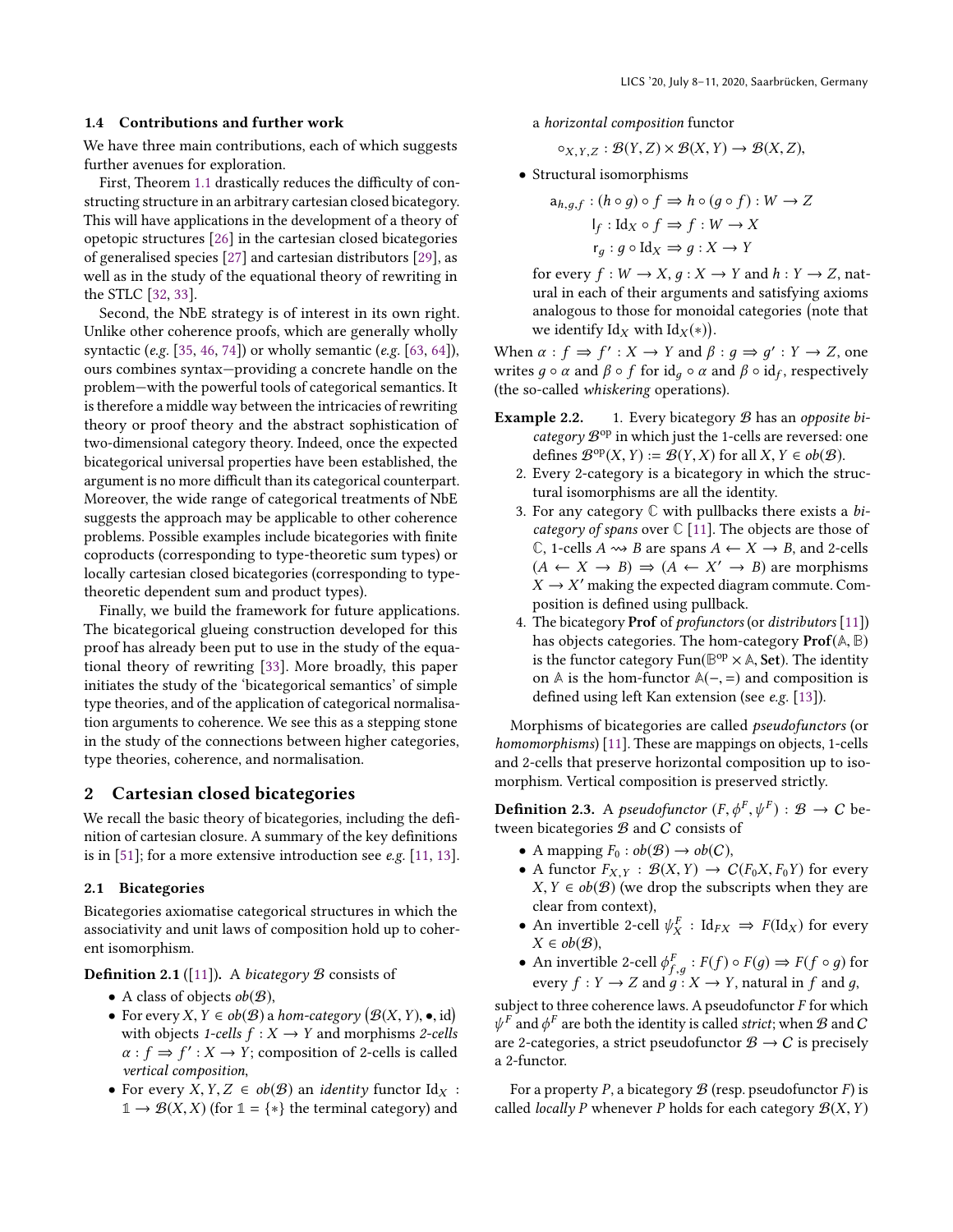(resp. functor  $F_{X,Y}$ ). In particular, a bicategory  $\mathcal{B}$  is called locally small if each  $\mathcal{B}(X, Y)$  is small.

Notation 2.1. We write Cat for the 2-category of small categories.

- **Example 2.4.** 1. A monoidal category is equivalently a one-object bicategory; a monoidal functor is equivalently a pseudofunctor between one-object bicategories.
	- 2. For a locally small bicategory B and  $X \in ob(B)$  there exists the *representable pseudofunctor*  $YX : B^{op} \to \mathbf{Cat}$ <br>defined by  $YX := \mathcal{B}(-X)$ . The 2-cells  $\phi^Y$  and  $\psi^Y$  are defined by  $YX := \mathcal{B}(-, X)$ . The 2-cells  $\phi^Y$  and  $\psi^Y$  are structural isomorphisms structural isomorphisms.

For every pair of bicategories  $B$  and  $C$  there exists a bicategory  $Hom(B, C)$  of pseudofunctors, *pseudonatural transfor*mations and modifications (see e.g. [\[51\]](#page-14-13)). One may think of a pseudonatural transformation  $(k, \overline{k}) : F \Rightarrow G$  as a family of 1-cells  $k_X : FX \rightarrow GX$  together with coherent isomorphisms  $k_f : k_Y \circ Ff \Rightarrow Gf \circ k_X$  witnessing naturality. If C<br>is a 2-category, so is Hom(B, C). In particular, for every biis a 2-category, so is  $Hom(B, C)$ . In particular, for every bicategory  $\mathcal B$  there exists a 2-category  $\text{Hom}(\mathcal B^{\text{op}}, \text{Cat})$ , which<br>one may think of as a bicategorical version of the presheaf one may think of as a bicategorical version of the presheaf construction.

Notation 2.2. To avoid size issues we adopt the convention that whenever we write  $Hom(B, Cat)$  the bicategory  $B$  is small.

The appropriate notion of equivalence between bicategories is *biequivalence*. A biequivalence  $\mathcal{B} \simeq C$  consists of a pair of pseudofunctors  $F : \mathcal{B} \leftrightarrows C : G$  together with equivalences  $FG \simeq id_C$  and  $GF \simeq id_B$  in Hom(C, C) and  $Hom(\mathcal{B}, \mathcal{B})$  respectively. (Equivalences in an arbitrary bicategory are defined by analogy with equivalences of categories, see e.g. [\[52,](#page-14-24) p. 28].) Every biequivalence is locally an equivalence, hence locally fully-faithful.

# 2.2 Cartesian closed bicategories

A cartesian closed bicategory is a bicategory equipped with finite products defined as bicategorical limits (bilimits [\[71\]](#page-14-25)), and exponentials defined as a bicategorical right adjoint (bi*adjoint* [\[42\]](#page-14-26)) to every pseudofunctor  $(-) \times A$ . We state the definitions as biuniversal arrows [\[34,](#page-13-22) Chapter 9] (c.f. [\[27,](#page-13-4) [32\]](#page-13-8)).

To avoid confusion with the 'cartesian bicategories' of Carboni and Walters [\[14,](#page-13-23) [16\]](#page-13-24) we call a bicategory with finite products an fp-bicategory.

**Definition 2.5.** An fp-bicategory  $(\mathcal{B}, \Pi_n(-))$  is a bicategory *B* equipped with the following data for  $A_1, \ldots, A_n \in ob(B)$  $(n \in \mathbb{N})$  and  $k = 1, \ldots, n$ :

- 1. A chosen object  $\prod_n(A_1,\ldots,A_n)$ ,<br>2. Chosen projections  $\pi_i : \Pi_i(A)$
- 2. Chosen projections  $\pi_k : \prod_n (A_1, \ldots, A_n) \to A_k$ ,

3. For every  $X \in ob(B)$  an adjoint equivalence

<span id="page-3-0"></span>
$$
\mathcal{B}(X, \prod_{n}(A_1, \ldots, A_n)) \xrightarrow{(\pi_1 \circ \ldots, \pi_n \circ \neg)} \prod_{i=1}^n \mathcal{B}(X, A_i)
$$
 (1)

defined by a choice of universal arrows (e.g. [\[55\]](#page-14-8)) with components  $\varpi_{f_1, n}^{(i)}$  $f_1^{(i)}$ ,  $f_n$  :  $\pi_i \circ \langle f_1, \ldots, f_n \rangle \stackrel{\cong}{\Rightarrow} f_i$  for  $i =$  $1, \ldots, n.$ 

We call the right adjoint  $\langle -, \ldots, = \rangle$  the *n-ary tupling*.

An fp-bicategory has strict products if every equivalence [\(1\)](#page-3-0) is an isomorphism. When the underlying bicategory is a 2-category, one recovers the 2-categorical (Cat-enriched) definition of finite products.

Remark 2.1. Throughout we shall assume that the unary product  $\prod_1(-)$  is the identity, *i.e.* that  $\prod_1(A) = A$ ,  $\pi_1^A = \text{Id}_A$ ,<br>  $\pi_1^A = \text{Id}_A$ ,  $\pi_2^A = \text{Id}_A$  $\langle f \rangle = f$  and  $\varpi_f = I_f : \text{Id} \circ f \Rightarrow f$ .

Example 2.6. The bicategory of spans over a lextensive category [\[15\]](#page-13-25) has finite biproducts (that is, finite bicategorical products which coincide with finite bicategorical coproducts) [\[49,](#page-14-27) Theorem 6.2]. Biproduct structure is defined using the coproduct structure of the underlying category (c.f. the biproduct structure of the category of relations).

Notation 2.3. We adopt standard categorical notation where possible. For instance, we write  $A \times B$  for  $\prod_2(A, B)$  and  $f \times g$ <br>(resp.  $\tau \times \sigma$ ) for the pseudofunctorial action of the product (resp.  $\tau \times \sigma$ ) for the pseudofunctorial action of the product on 1-cells (resp. 2-cells).

**Definition 2.7.** A cartesian closed bicategory or  $cc$ -bicategory is an fp-bicategory  $(\mathcal{B}, \Pi_n(-))$  equipped with the following data for every  $A, B \in ob(\mathcal{B})$ :

- 1. A chosen object  $(A \Rightarrow B)$ ,
- 2. A specified 1-cell eval<sub>A,B</sub> :  $(A \Rightarrow B) \times A \rightarrow B$ ,
- 3. For every  $X \in ob(B)$ , an adjoint equivalence

<span id="page-3-1"></span>
$$
\mathcal{B}(X, A \Rightarrow B) \xrightarrow{\text{eval}_{A,B}\circ(-\times A)} \mathcal{B}(X \times A, B) \tag{2}
$$

specified by a choice of universal arrows

$$
\varepsilon_f : \text{eval}_{A,B} \circ (\lambda f \times A) \stackrel{\cong}{\Rightarrow} f.
$$

We call the functor  $\lambda(-)$  currying and refer to  $\lambda f$  as the currying of f currying of f.

A cc-bicategory is strictly cartesian closed if it has strict products and every equivalence [\(2\)](#page-3-1) is an isomorphism. When the underlying bicategory is a 2-category, one recovers the definition of Cat-enriched cartesian closed categories, which we call 2-cc 2-categories; the prototypical example is Cat with its familiar cartesian closed structure.

Notation 2.4. As for products, we adopt standard categorical notation such as  $f \Rightarrow q$  (resp.  $\alpha \Rightarrow \beta$ ) where possible.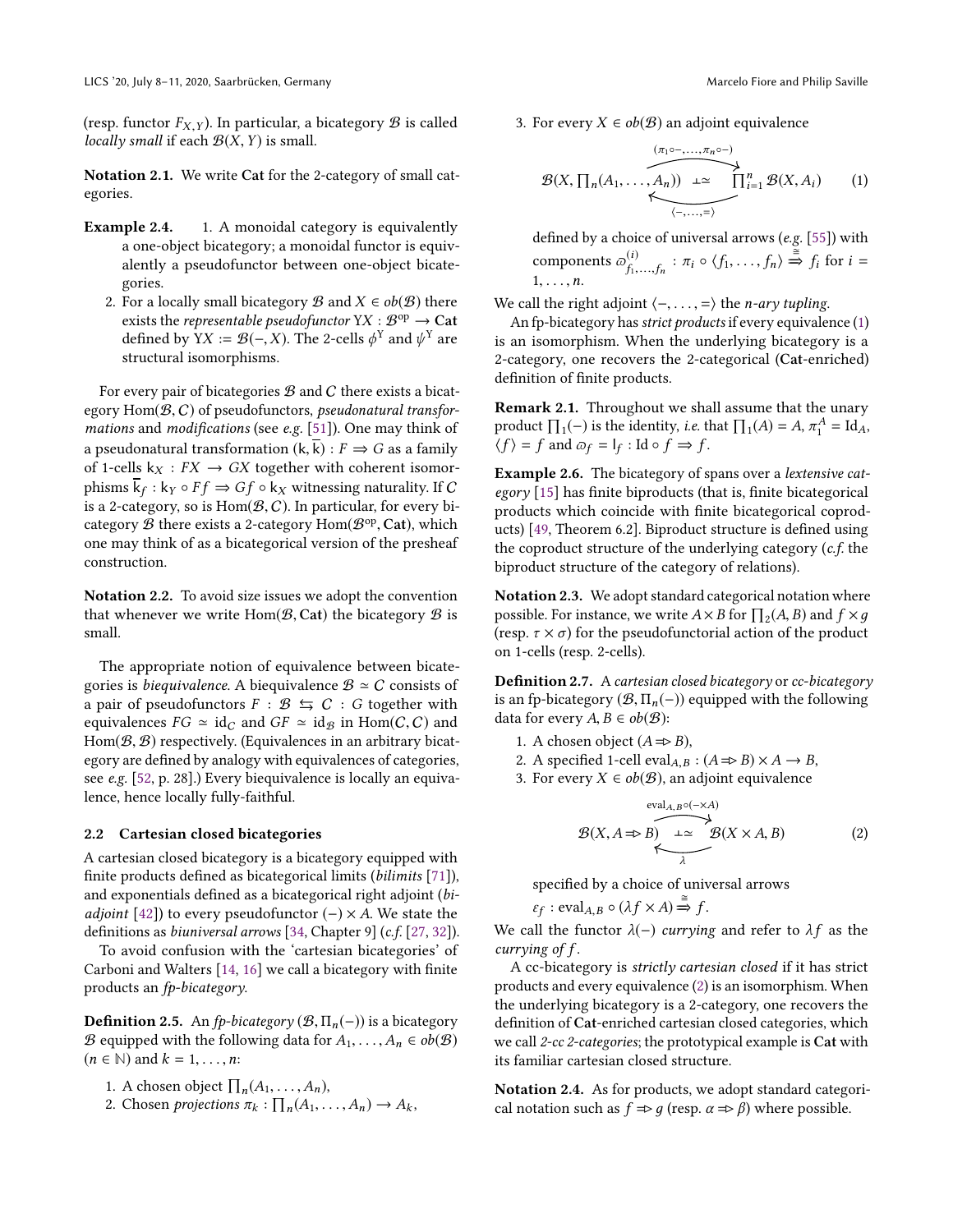Cartesian closed bicategories were first studied by Makkai [\[57\]](#page-14-28), who introduced a cartesian closed bicategory of categories, 'anafunctors', and natural transformations. Other examples include the bicategory of generalised species [\[27\]](#page-13-4), bicategories of operads [\[36\]](#page-14-5), and bicategories of concurrent games [\[60\]](#page-14-14).

By the general theory of biuniversal arrows, one may rephrase the preceding definitions in a style mirroring the 'hom-set' definition of categorical products and exponentials (see [\[34\]](#page-13-22)). For every fp-bicategory  $(\mathcal{B}, \Pi_n(-))$  one obtains pseudonatural equivalences  $\mathcal{B}(X, \prod_{i=1}^{n} A_i) \simeq \prod_{i=1}^{n} \mathcal{B}(X, A_i)$ <br>(for X, A, a, a, e, a)(B) and  $n \in \mathbb{N}$ ) and for every cofor  $X, A_1, \ldots, A_n \in ob(B)$  and  $n \in \mathbb{N}$  and for every cc-<br>hiertegory (B,  $\Pi$ , (-)  $\neg$ ) one obtains pseudonatural equivbicategory  $(\mathcal{B}, \Pi_n(-)) \Rightarrow$  one obtains pseudonatural equivalences  $\mathcal{B}(X, A \Rightarrow B) \simeq \mathcal{B}(X \times A, B)$  (for  $X, A, B \in ob(\mathcal{B})$ ).

It is helpful to think of cc-bicategories as cartesian closed categories 'up to isomorphism'. Here we sketch the intuition; Proposition [4.3](#page-6-0) makes the idea precise. To construct cc-bicategorical structure one takes the simply-typed lambda calculus (equivalently, cartesian closed structure) and replaces  $\beta$ *n*-equalities with invertible *rewrites* witnessing the reduction. For products, the  $\eta$ -law  $f = \langle \pi_1 \circ f, \dots, \pi_n \circ f \rangle$ and  $\beta$ -law  $\pi_i \circ \langle f_1, \ldots, f_n \rangle = f_i$  are respectively replaced by natural isomorphisms  $f \stackrel{\cong}{\Rightarrow} \langle \pi_1 \circ f, \dots, \pi_n \circ f \rangle$  and  $\pi_i \circ \langle f_1, \ldots, f_n \rangle \stackrel{\cong}{\Rightarrow} f_i \quad (i = 1, \ldots, n)$  given by the unit and counit of the adjunction [\(1\)](#page-3-0). The triangle laws of an adjunction then express natural equalities: for instance, if one *η*-expands then  $β$ -reduces, the composite rewrite is the identity. A similar story holds for exponentials.

It is well-known that any presheaf category is cartesian closed (see e.g. [\[9\]](#page-13-26)). This fact lifts to bicategories.

<span id="page-4-1"></span>**Lemma 2.8** ([\[66,](#page-14-29) Chapter 6]). For any small bicategory  $B$  the 2-category  $Hom(B^{op}, Cat)$  has all bilimits, given pointwise, and admits a cartesian closed structure with exponentials and admits a cartesian closed structure with exponentials  $[P, Q](-) := \text{Hom}(\mathcal{B}^{\text{op}}, \text{Cat})(Y(-) \times P, Q).$ 

## 2.3 Cartesian closed pseudofunctors

A cartesian closed functor preserves products and exponentials up to isomorphism. Its bicategorical counterpart preserves products and exponentials up to equivalence.

**Notation 2.5.** We write  $A_{\bullet}$  for a finite sequence  $A_1, \ldots, A_n$  $(n \in \mathbb{N}).$ 

**Definition 2.9.** An fp-pseudofunctor  $(F, q^{\times}) : (\mathcal{B}, \Pi_n(-)) \to$ <br> $(C, \Pi, (-))$  is a pseudofunctor  $F : \mathcal{B} \to C$  equipped with  $(C, \Pi_n(-))$  is a pseudofunctor  $F : \mathcal{B} \to C$  equipped with specified equivalences

 $\langle F\pi_1, \ldots, F\pi_n \rangle : F(\prod_{i=1}^n A_i) \leftrightarrows \prod_{i=1}^n (FA_i) : q_{A_{\bullet}}^{\times}$ for every  $A_1, \ldots, A_n \in ob(B)$   $(n \in \mathbb{N})$ .

Definition 2.10. A cc-pseudofunctor

 $(F, q^{\times}, q^{\Rightarrow}) : (\mathcal{B}, \Pi_n(-), \Rightarrow) \to (C, \Pi_n(-), \Rightarrow)$ 

is an fp-pseudofunctor  $(F, q^{\times})$  equipped with specified equiv-<br>alences  $s \mapsto F(A \rightarrow B) \leftarrow (FA \rightarrow FB) \cdot q^{\Rightarrow}$  for every alences  $s_{A,B}$ :  $F(A \Rightarrow B) \leq (FA \Rightarrow FB)$ :  $q_{A,B}^{\Rightarrow}$ for every

 $A, B \in ob(B)$ , where  $s_{A,B}: F(A \Rightarrow B) \rightarrow (FA \Rightarrow FB)$  is the currying of  $F(\text{eval}_{A,B}) \circ q_{A \Rightarrow B,A}^{\times}$ .

Representable pseudofunctors and right biadjoints preserve all bilimits and so canonically extend to fp-pseudofunctors. As in the categorical setting, it follows from this and Lemma [2.8](#page-4-1) that for any fp-bicategory  $(\mathcal{B}, \Pi_n(-))$  and  $X \in ob(\mathcal{B})$  the exponential  $[YX, Q]$  in Hom $(B^{op}, Cat)$  may be given (up to equivalence) by  $O(- \times Y)$ equivalence) by  $Q(-\times X)$ .

## <span id="page-4-0"></span>3 Coherence via the Yoneda embedding

In this section we use the Yoneda embedding to prove coherence-by-strictification for cc-bicategories and then show how to upgrade it to a Mac Lane-style coherence result. The argument follows the tradition of such proofs for bicategories [\[63\]](#page-14-16), monoidal categories [\[47\]](#page-14-9), and tricategories [\[41,](#page-14-11) [43\]](#page-14-12). We use two ingredients. First, the fact that for any 2-category  $C$  the 2-category  $[C, Cat]$  of 2-functors, 2-natural transformations and modifications is strictly cartesian closed. Since  $[C, Cat]$  is the Cat-enriched functor category, this follows from abstract enriched category theory (see e.g. [\[22,](#page-13-27) Example 5.2]). Second, a slight extension of Power's proof of coherence for bicategories with finite bilimits [\[63,](#page-14-16) Theorem 4.1].

<span id="page-4-2"></span>Proposition 3.1. Every cartesian closed bicategory is biequivalent to a 2-cc 2-category.

*Proof.* Let  $(\mathcal{B}, \Pi_n(-), \Rightarrow)$  be any cc-bicategory. By Power's result one may assume without loss of generality that  $\mathcal B$ is a 2-category with strict products and pseudo (bicategorical) exponentials. It therefore admits a 2-categorical Yoneda embedding  $Y : \mathcal{B} \hookrightarrow [\mathcal{B}^{op}, \text{Cat}]$ . Let  $\overline{\mathcal{B}}$  denote the closure<br>of  $Y(\text{ob}(\mathcal{B}))$  under equivalences and factor the Yoneda emof  $Y(ob(B))$  under equivalences and factor the Yoneda embedding as  $\mathcal{B} \stackrel{!}{\rightarrow} \overline{\mathcal{B}} \stackrel{!}{\rightarrow} [\mathcal{B}^{op}, \text{Cat}],$  for *j* the inclusion.  $\overline{\mathcal{B}}$  is a 2-category and by the 2-categorical Yoneda lemma, *i* is a a 2-category and, by the 2-categorical Yoneda lemma, i is a biequivalence.

It remains to show that  $\overline{B}$  admits a cartesian closed structure: we mimic Power's approach. For any  $P, Q \in ob(\overline{B})$  the strict exponential  $(jP \Rightarrow jQ)$  exists in [ $B^{op}$ , Cat]. By definition of  $\overline{B}$  there exist  $B \subseteq B^{b(R)}$  such that  $B \cong \overline{Y}^R$  and tion of  $\overline{B}$  there exist  $B, C \in ob(B)$  such that  $P \simeq YB$  and  $Q \simeq YC$ . Then,  $(jP \Rightarrow jQ) \simeq (YB \Rightarrow YC) \simeq Y(B \Rightarrow C)$  and the exponential  $(jP \Rightarrow iO)$  is in  $\overline{B}$ , as required. exponential ( $iP \Rightarrow iQ$ ) is in  $\overline{B}$ , as required.

As intimated in Section [1.1,](#page-0-0) the preceding result does not in itself entail Theorem [1.1.](#page-1-0) A further argument is required. This relies on three elements: that every biequivalence is locally faithful, and the two points of the following lemma.

Notation 3.1. For any set  $\mathbb{B}$ , let  $\overline{\mathbb{B}}$  denote the set generated by the following grammar (where  $B \in \mathbb{B}$  and  $n \in \mathbb{N}$ ):

$$
X_1, \ldots, X_n, X, Y ::= B \mid \prod_{i=1}^n X_i \mid X \Rightarrow Y
$$

<span id="page-4-3"></span>If C is a cc-bicategory, every set map  $\mathbb{B} \to C$  extends canonically to a map  $\overline{B} \to C$  via the cc-structure.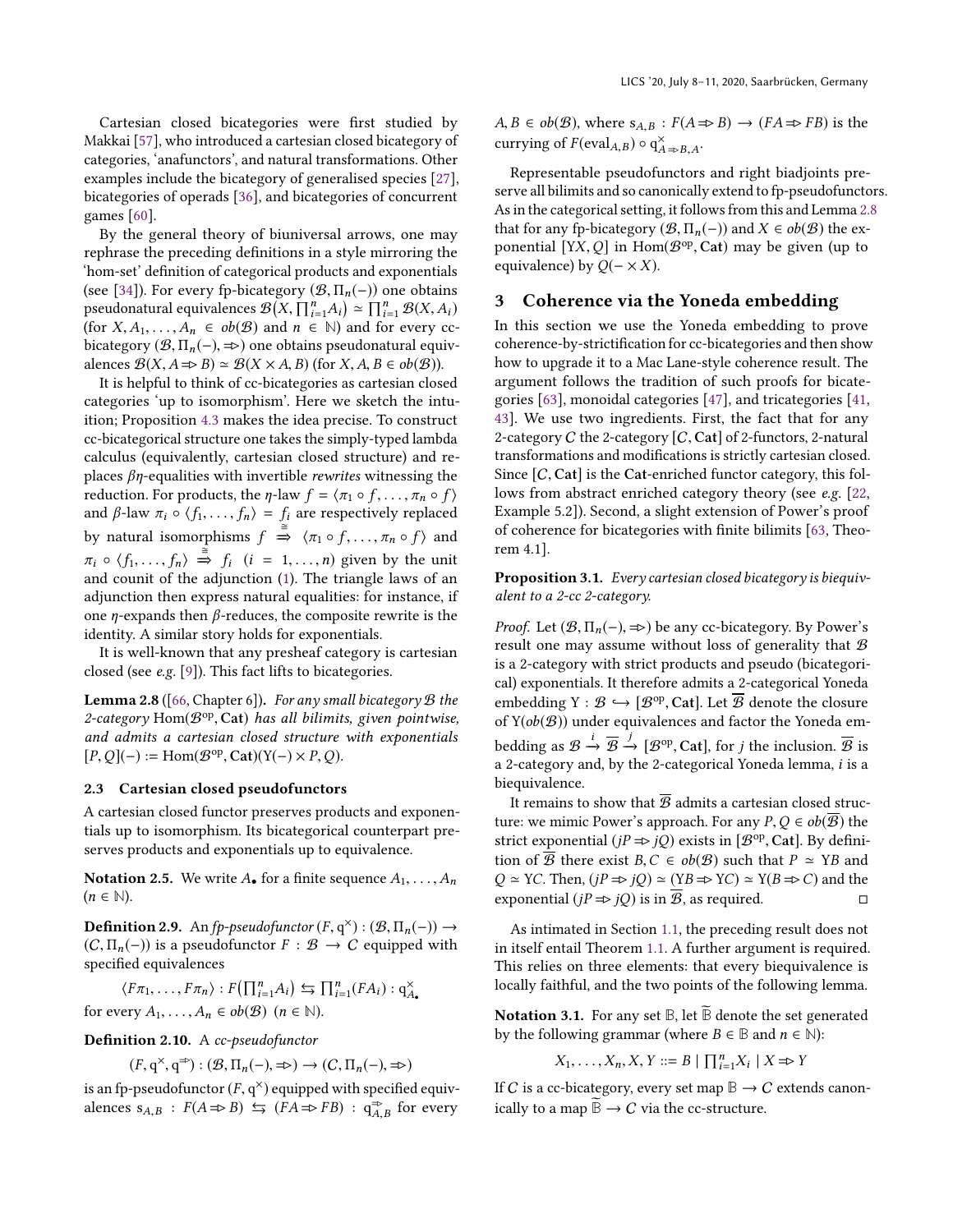**Lemma 3.2.** For any set  $\mathbb B$  there exists a cc-bicategory  $\mathcal F(\mathbb B)$ and a mapping  $\eta : \overline{\mathbb{B}} \to \mathcal{F}(\mathbb{B})$  such that

- 1. For any cc-bicategory  $(C, \Pi_n(-), \Rightarrow)$  and set map h:  $\widetilde{\mathbb{B}} \to C$  canonically extending a map  $\mathbb{B} \to C$  there exists a cc-pseudofunctor  $h^* : \mathcal{F}(\mathbb{B}) \to C$  such that  $h^* \circ n - h$  $h^* \circ \eta = h$ .
- 2. If  $F : \mathcal{F}(\mathbb{B}) \to C$  is a cc-pseudofunctor satisfying  $F \circ \eta = h$  then  $F \sim h^*$ h, then  $F \simeq h^*$ .

*Proof.* One defines  $\mathcal{F}(\mathbb{B})$  by a syntactic construction: add formal products and exponentials, and quotient by the equational theory generated by the axioms of a cc-bicategory. (Compare Mac Lane's construction of the free monoidal cate-gory [\[55,](#page-14-8) §VII.2]; for full details see [\[66,](#page-14-29) Lemma 5.2.19].)  $\Box$ 

We call  $\mathcal{F}(B)$  the free cc-bicategory on  $B$ . With this in hand, one may derive the Mac Lane-style form of coherence. The strategy is reminiscent of that employed by Čubrić et al. for proving normalisation of the simply-typed lambda calculus [\[20\]](#page-13-16). We first construct two suitable cc-pseudofunctors from the free cc-bicategory to a 2-cc 2-category. We then use their equivalence, provided by universality, to show that there is at most one 2-cell between parallel 1-cells.

First proof of Theorem [1.1.](#page-1-0) For any set of base types **<sup>B</sup>** let H :  $\mathcal{F}(\mathbb{B}) \to \overline{\mathcal{F}(\mathbb{B})}$  denote the biequivalence of Proposition [3.1.](#page-4-2) Every biequivalence extends canonically to a cc-pseudofunctor (see e.g. [\[66,](#page-14-29) Chapter 2]), so from Lemma [3.2](#page-4-3) one obtains an equivalence  $(k, \overline{k})$ :  $H \xrightarrow{\cong} (H_0 \circ \eta)^{\#}$ . This amounts to an equivalence  $k_A : HA \stackrel{\simeq}{\rightarrow} (H_0 \circ \eta)^*(A)$  for every  $A \in ob(\mathcal{F}(\mathbb{B}))$  and an invertible 2-cell  $\overline{k}_t : k_A \circ Ht \Rightarrow (H_0 \circ \eta)^*(t) \circ k_X$  for every  $t : X \to A$  in  $\mathcal{F}(\mathbb{R})$  subject to two coherence axioms and  $t: X \to A$  in  $\mathcal{F}(\mathbb{B})$ , subject to two coherence axioms and natural in the sense that the following diagram commutes for any  $\sigma : t \Rightarrow t'$ :

<span id="page-5-1"></span>
$$
k_A \circ H(t) \xrightarrow{k_A \circ H\sigma} k_A \circ H(t')
$$
\n
$$
\bar{k}_t \downarrow \cong \qquad \qquad \sum_{(H_0 \circ \eta)^* (t) \circ k_X} \sum_{(H_0 \circ \eta)^* (\sigma) \circ k_X} (H_0 \circ \eta)^* (t') \circ k_X
$$
\n(3)

Inducting over the definition of (−)<sup>#</sup>, the strictness of  $\overline{\mathcal{F}(\mathbb{B})}$ entails that  $(H_0 \circ \eta)^{\#}(\sigma)$  is the identity. Using this together<br>with the fact that  $k_{\perp}$  in an equivalence, say with pseudowith the fact that  $k_A$  in an equivalence, say with pseudoinverse  $\mathsf{k}_A^\star$ , one may extend [\(3\)](#page-5-1) to the diagram

<span id="page-5-2"></span>
$$
Ht \xrightarrow{\text{H}\sigma} Ht'
$$
\n
$$
\xrightarrow{\cong} Ht'
$$
\n
$$
\xrightarrow{\cong} \xrightarrow{\text{k}_{A}^{\star} \circ (\text{k}_{A} \circ H(t))} \xrightarrow{\text{k}_{A}^{\star} \circ (\text{k}_{A} \circ H(\sigma))} \text{k}_{A}^{\star} \circ (\text{k}_{A} \circ H(t')) \qquad (4)
$$
\n
$$
\xrightarrow{\text{k}_{A}^{\star} \circ \bar{k}_{t}} \xrightarrow{\cong} \xrightarrow{\text{k}_{A}^{\star} \circ (\text{H}_{0} \circ \eta)^{\#}(t') \circ k_{X}}
$$
\n
$$
\xrightarrow{\text{k}_{A}^{\star} \circ ((H_{0} \circ \eta)^{\#}(t) \circ k_{X})} = \text{k}_{A}^{\star} \circ ((H_{0} \circ \eta)^{\#}(t') \circ k_{X})
$$

It follows that  $H\sigma$  is equal to a composite that depends only

on  $t$  and  $t'$  (namely, the anti-clockwise route around this diagram inverting the right-hand column) and hence that diagram, inverting the right-hand column) and hence that for any *σ*, *τ* : *t* ⇒ *t'* one must have  $H\sigma = H\tau$ . Since *H* is locally faithful *σ* – *τ* locally faithful,  $\sigma = \tau$ .

# <span id="page-5-0"></span>4 Coherence via bicategorical NbE

It is well-known that the naïve strategy for proving strong normalisation of the simply-typed lambda calculus—by structural induction on terms—fails because an application  $t(u)$ may contain redexes that do not occur in either  $t$  or  $u$ . One classical solution, originally due to Tait [\[73\]](#page-14-30), is to strengthen the inductive hypothesis using *reducibility predicates*. This approach was refined by Girard [\[38\]](#page-14-31), who introduced the notion of neutral terms. These can be viewed as the obstructions to the normalisation proof: they are the terms whose formation may introduce new redexes.

NbE provides an alternative strategy. Loosely speaking, one constructs a model with enough intensional information to pass back and forth between syntax and semantics. One may then *quote* morphisms to normal terms in the syntax and unquote neutral terms to morphisms in the semantics (these operations are also known as reify and reflect). Overall, one thereby inductively defines a mapping from neutral to normal terms.

In what follows we adapt the categorical analysis of NbE presented in [\[24\]](#page-13-17). Sections [4.1](#page-6-2)[–4.4](#page-8-0) set the stage. In Section [4.1](#page-6-2) we summarise the type theory for cc-bicategories  $\Lambda_{ps}^{\times, \rightarrow}$ , re-<br>lating it to the STLC. In Section 4.2 we recall the description lating it to the STLC. In Section [4.2](#page-7-0) we recall the description of type-theoretic syntax as presheaves  $(c.f. [30])$  $(c.f. [30])$  $(c.f. [30])$  and, in Section [4.3,](#page-7-1) extend it to describe syntax as Cat-valued pseudofunctors. In Section [4.4](#page-8-0) we introduce and present the key properties of the bicategorical glueing construction. Together with the semantic interpretation, this is used in Section [4.5](#page-10-0) to 'glue' together syntax and semantics as objects in the glueing bicategory. Finally, in Section [4.6,](#page-10-1) we complete the NbE argument.

The proof we are about to give is longer and more intricate than the Yoneda-embedding proof presented in Section [3,](#page-4-0) so it is worth justifying this effort.

First, one may be able to refine the NbE proof—for instance by considering semantic models with additional intensional information  $(c.f. [20])$  $(c.f. [20])$  $(c.f. [20])$ —to extract further syntactic information, such as a normal-form result for rewrites.

Second, the NbE argument may be more extensible. From the perspective of theoretical computer science one would like to consider bicategorical structures as versions of categorical structures which track reductions. The structures of interest therefore include, for instance, coproducts (that is, sum types), dependent types, and notions of initial algebra (c.f. [\[61\]](#page-14-32)). However, because these structures are not generally preserved by the Yoneda pseudofunctor, it is not clear how a Yoneda-embedding argument could be extended to cover such cases. By contrast, and as indicated in Section [1.2,](#page-1-1) the normalisation-by-evaluation strategy has been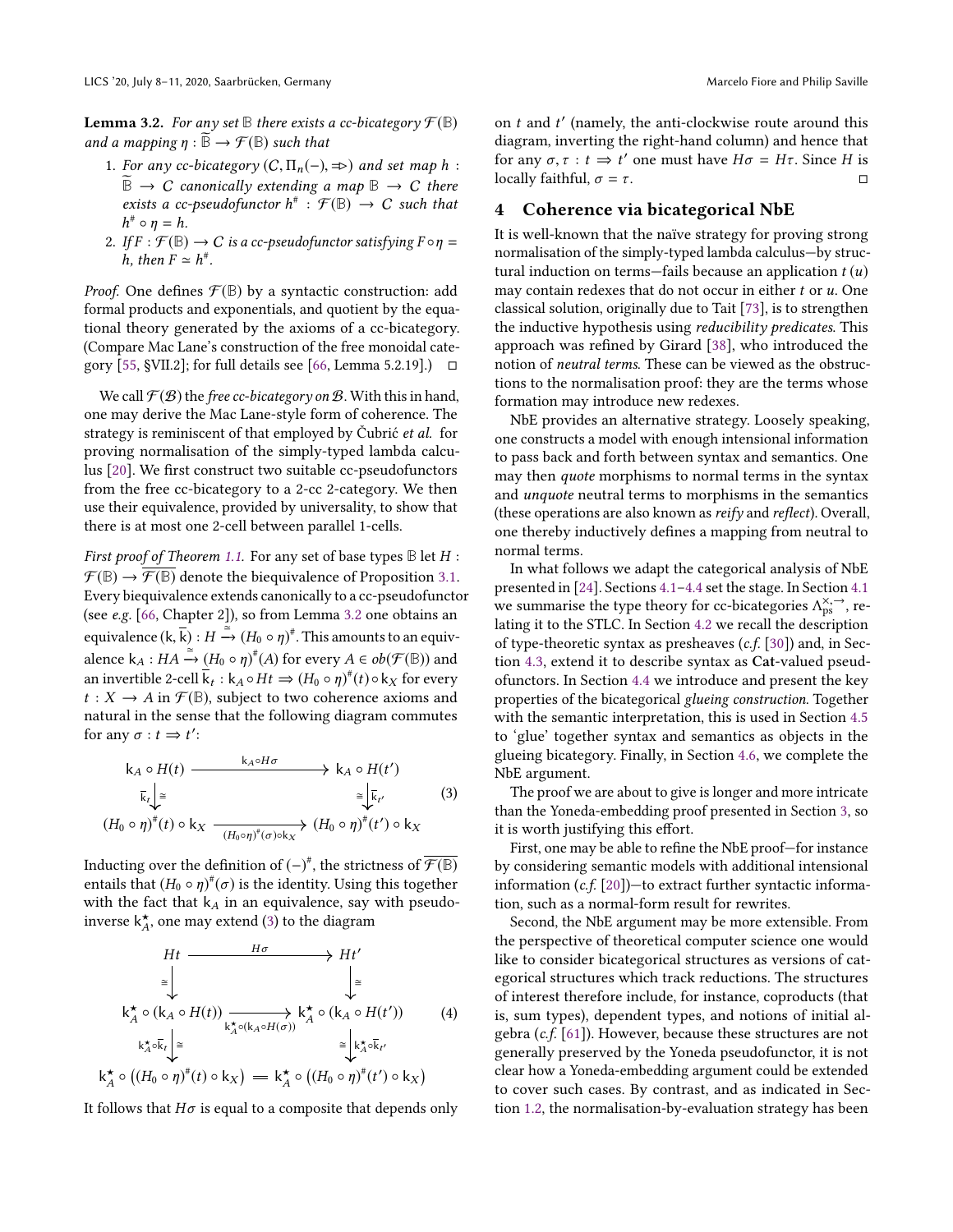extended in one form or another to cover all of these structures (see e.g. [\[3,](#page-13-29) [5,](#page-13-11) [7,](#page-13-12) [10\]](#page-13-30)). This suggests that versions of the strategy we are about to present may be available where a Yoneda-embedding argument is not.

## <span id="page-6-2"></span>4.1 A type theory for cartesian closed bicategories

We shall apply our normalisation-by-evaluation argument to an 'internal language' for cartesian closed bicategories, namely the type theory  $\Lambda_{ps}^{\times, \rightarrow}$  of [\[32\]](#page-13-8). In this section we outline its key properties outline its key properties.

Λ of types, terms and rewrites between terms. Thus, as well as  $\chi_{\rm ps}$  is 2-dimensional in the style of [\[44,](#page-14-33) [45\]](#page-14-34): it consists the usual judgment  $Γ$  +  $t$  : A to indicate "t is a term of type A in context  $\Gamma$ ", one has the judgement  $\Gamma \vdash \tau : t \Rightarrow t' : A$  to indicate " $\tau$  is a rewrite from t to t' each of type A in context indicate " $\tau$  is a rewrite from t to t', each of type A, in context<br> $\Gamma$ " Rewrites are subject to an equational theory = with judge  $Γ$ ". Rewrites are subject to an equational theory  $\equiv$  with judgements  $\Gamma \vdash \sigma \equiv \tau : t \Rightarrow t' : A$ . The up-to-isomorphism nature<br>of bicategorical composition is modelled by an evolucit subof bicategorical composition is modelled by an explicit substitution operation, with distinguished invertible rewrites corresponding to the structural isomorphisms <sup>a</sup>, <sup>l</sup> and <sup>r</sup>. For example, for every term  $(x : A \vdash t : B)$  one may explicitly substitute x for x to obtain the term  $(x : A \vdash t\{x \mapsto x\} : B)$ . These terms are not equal; they are related by the invertible rewrite  $(x : A \vdash \iota_t : t \Rightarrow t\{x \mapsto x\} : B)$  corresponding to r.<br>One obtains a syntactic co-bicategory  $S(\mathbb{R})$  by mirrorin

One obtains a syntactic cc-bicategory  $S(\mathbb{B})$  by mirroring the usual construction of a syntactic model for the simplytyped lambda calculus (c.f. [\[62\]](#page-14-35)). The objects are contexts and 1-cells  $\Gamma \to (y_j : B_j)_{j=1,...,m}$  are *m*-tuples of terms<br>( $\Gamma$  + t · B<sub>1</sub>), modulo *α*-equivalence Similarly 2-cells  $(\Gamma \vdash t_j : B_j)_{j=1,...,m}$  modulo  $\alpha$ -equivalence. Similarly, 2-cells<br>are m-tuples of rewrites modulo  $\alpha$ -equivalence and the equaare *m*-tuples of rewrites modulo  $\alpha$ -equivalence and the equational theory.

<span id="page-6-1"></span>**4.1.1 Semantic interpretation.** The semantics of  $\Lambda_{\text{ss}}^{\times, \rightarrow}$ <br>extends the I ambek-style semantics for the STIC (c f) [44] extends the Lambek-style semantics for the STLC (*c.f.* [\[44,](#page-14-33) [45,](#page-14-34) [67\]](#page-14-36)). For any cc-bicategory  $(C, \Pi_n(-), \Rightarrow)$ , set of base types **B** and set map  $h : \overline{B} \to C$  canonically extending a map  $\mathbb{B} \to C$ , there exists a *semantic interpretation* h $\llbracket - \rrbracket$  assigning a product  $\prod_{i=1}^{n} h[A_i]$  to every context  $\Gamma := (x_i : A_i)_{i=1,...,n}$ ,<br>a 1-cell  $h[\Gamma + t : A] \cdot \Pi^n$ ,  $h[A, \Gamma] \rightarrow h[\Gamma]$  to every term a product  $\prod_{i=1}^n n_{\parallel} A_i$  to every comext  $1 := (x_i : A_i)_{i=1,\ldots,n}$ <br>a 1-cell  $h[\Gamma \vdash t : A] : \prod_{i=1}^n h[[A_i]] \rightarrow h[[A]]$  to every term<br> $\Gamma \vdash t : A$  and a 2-cell  $h[\Gamma \vdash \tau : t \rightarrow t' : A]] \cdot h[\Gamma \vdash t : A]] \rightarrow$ a 1-cell  $h[[1 \t F \t I \t A]] \cdot 11_{i=1}h[[\Delta_i]] \rightarrow h[[\Delta_j]]$  to every term<br>  $\Gamma \vdash t : A$ , and a 2-cell  $h[[\Gamma \vdash \tau : t \Rightarrow t' : A]] : h[[\Gamma \vdash t : A]] \Rightarrow$ <br>  $h[[\Gamma \vdash t' \cdot A]]$  to every rewrite  $\Gamma \vdash \tau : t \rightarrow t' \cdot A$  One thereby  $h[\Gamma \vdash t' : A]$  to every rewrite  $\Gamma \vdash \tau : t \Rightarrow t' : A$ . One thereby<br>obtains a co-pseudofunctor  $h[\neg] : S(\mathbb{R}) \rightarrow C$  satisfying obtains a cc-pseudofunctor  $h\llbracket - \rrbracket : S(\mathbb{B}) \rightarrow C$  satisfying  $h\llbracket - \rrbracket \circ \iota = h$ , for  $\iota : \overline{\mathbb{B}} \hookrightarrow S(\mathbb{B})$  the canonical map including  $\mathbb{B}$  in  $\mathcal{S}(\mathbb{B})$ .

The semantic interpretation witnesses  $S(\mathbb{B})$  as the free ccbicategory on **B** in a suitably bicategorical sense. For example,  $S(\mathbb{B})$  is canonically biequivalent to the free cc-bicategory of Lemma [3.2,](#page-4-3) in the sense that the cc-pseudofunctors  $J : \mathcal{F}(\mathbb{B}) \leftrightarrows \mathcal{S}(\mathbb{B}) : K$  extending the respective inclusions  $\widetilde{\mathbb{B}} \hookrightarrow \mathcal{S}(\mathbb{B})$  and  $\widetilde{\mathbb{B}} \hookrightarrow \mathcal{F}(\mathbb{B})$  form a biequivalence. This justifies calling  $\Lambda_{ps}^{\times, \rightarrow}$  an 'internal language' for cc-bicategories.<br>The proof of Theorem 1.1 therefore reduces to proving

<span id="page-6-3"></span>The proof of Theorem [1.1](#page-1-0) therefore reduces to proving the following theorem, in which we write  $\Lambda_{ps}^{\times, \rightarrow}(\mathbb{B})$  for the type theory with base types  $\mathbb{B}$ type theory with base types **B**.

Theorem 4.1. For any set of base types **B** and any rewrites  $(\Gamma \vdash \sigma : t \Rightarrow t' : B)$  and  $(\Gamma \vdash \tau : t \Rightarrow t' : B)$  in  $\Lambda_{\rho}^{\times, -}(\mathbb{B})$ , the<br>independent  $(\Gamma \vdash \tau = \tau : t \Rightarrow t' : B)$  is derivable in  $\Lambda^{\times, -}(\mathbb{B})$ judgement ( $\Gamma \vdash \sigma \equiv \tau : t \Rightarrow t' : B$ ) is derivable in  $\Lambda_{\text{ps}}^{\times, \rightarrow}(\mathbb{B})$ .

Proof of Theorem [1.1](#page-1-0) from Theorem [4.1.](#page-6-3) The argument is sim-ilar to the proof in Section [3.](#page-4-0) If  $\sigma, \tau : f \Rightarrow f'$  are parallel<br>2-cells in the free co-bicategory  $\mathcal{F}(\mathbb{R})$  then by Theorem 4.1 2-cells in the free cc-bicategory  $\mathcal{F}(\mathbb{B})$  then, by Theorem [4.1,](#page-6-3) one has  $J\sigma \equiv J\tau$  in  $S(\mathbb{B})$ . Since J is a biequivalence, hence locally fully-faithful, it follows that  $\sigma = \tau$ . locally fully-faithful, it follows that  $\sigma = \tau$ .

To prove Theorem [4.1](#page-6-3) we shall require the following property of  $S(\mathbb{B})$ , which corresponds to the statement that the endofunctor canonically extending the inclusion of types into the syntactic model of the STLC is isomorphic to the identity.

<span id="page-6-4"></span>Proposition 4.2. For any set of base types **B**, the cc-pseudofunctor  $\mathfrak{u}[-\mathbb{I} : S(\mathbb{B}) \to S(\mathbb{B})$  extending the inclusion  $\mathfrak{u}$  :  $\overline{\mathbb{B}} \hookrightarrow \mathcal{S}(\mathbb{B})$  is equivalent to the identity. Hence,  $\iota$ [ $-$ ] is a biequivalence.

*Proof.* By Lemma [3.2,](#page-4-3)  $J \simeq \mathbf{I} - \cdot \cdot \cdot$   $\mathbf{F}(\mathbb{B}) \to \mathcal{S}(\mathbb{B})$ . Since J and K form a biequivalence, one then has  $id_{S(E)} \simeq J \circ K \simeq$  $(\iota[\![-\!] \circ J) \circ K \simeq \iota[\![-\!] \circ (J \circ K) \simeq \iota[\![-\!] \circ id_{\mathcal{S}(\mathbb{B})},$  as required.  $\Box$ 

4.1.2  $\Lambda_{\text{PS}}^{\times, \rightarrow}$  as STLC 'up to isomorphism'. The rewrites of  $Λ_{ps}^{\times, \rightarrow}$  may be viewed as constructive witnesses to  $βη$ -<br>equalities in the simply-typed lambda calculus as follows equalities in the simply-typed lambda calculus, as follows. Let  $\mathbb B$  be any set of base types,  $A \in \widetilde{\mathbb B}$  be any type, and  $\Gamma$ be any context. Write  $\Lambda^{\times, \rightarrow}(\mathbb{B})$  for the set of STLC terms<br>with hase types  $\mathbb{R}$  modulo *g*-equivalence and  $\Lambda^{\times, \rightarrow}(\mathbb{R})(\Gamma, A)$ with base types  $\mathbb{B}$ , modulo  $\alpha$ -equivalence, and  $\Lambda^{\times, \rightarrow}(\mathbb{B})(\Gamma; A)$ <br>for the subset of terms of type 4 in context  $\Gamma$ , Similarly, write for the subset of terms of type A in context Γ. Similarly, write  $\Lambda_{\text{ps}}^{\times, \to}(\mathbb{B})(\Gamma; A)$  for the subset of terms of type A in context<br>  $\Gamma$  (so  $\Lambda^{\times, \to}(\mathbb{B})(\Gamma; A) = sh(S(\mathbb{B})(\Gamma, (x, A)))$ ). Finally, write  $\chi^2$ , → (B) for the set of  $\Lambda^{x, -\dagger}_{\text{ps}}(B)$ -terms, modulo α-equivalence,<br>ad  $\Lambda^{x, -\dagger}(B)$ (F, A) for the subset of terms of type A in context  $\cong$ <sup>r</sup> for the equivalence relation on  $\Lambda_{ps}^{X, \to}(\mathbb{B})(\Gamma; A)$  defined by<br> $\star \sim$ <sup>r</sup> t' if and only if there exists a (possessing invertible)  $(\text{so } \Lambda_{\text{ps}}^{\times, \rightarrow}(\mathbb{B})(\Gamma; A) = ob(\mathcal{S}(\mathbb{B})(\Gamma, (x : A))))$ . Finally, write  $t \stackrel{\sim}{\approx} \frac{1}{A} t'$  if and only if there exists a (necessarily invertible)<br>rewrite  $\tau$  such that  $\Gamma \vdash \tau : t \to t' : A$  $T$  rewrite τ such that Γ ⊢ τ :  $t \Rightarrow t'$  : A.

<span id="page-6-0"></span>**Proposition 4.3.** For any set of base types  $\mathbb{B}$ , type  $A \in \overline{\mathbb{B}}$ , and context  $\Gamma$ , there exist inductively-defined maps

$$
(-)_{A}^{\Gamma} : \Lambda^{\times, \rightarrow}(\mathbb{B})(\Gamma; A) \leftrightarrows \Lambda_{\text{ps}}^{\times, \rightarrow}(\mathbb{B})(\Gamma; A) : \langle - \rangle_{A}^{\Gamma}
$$

inducing a bijection

between  $A^{\times, \rightarrow}$ -terms modulo  $\beta \eta$ -equality and  $\Lambda_{\text{ps}}^{\times, \rightarrow}$ -terms mod- $\chi \to (\mathbb{B})(\Gamma; A) / = \beta \eta \cong \Lambda_{ps}^{\times, \to} (\mathbb{B})(\Gamma; A) / \cong_A^{\Gamma}$ <br>
Note that  $\chi \to \infty$ ulo rewriting.

Intuitively,  $\left(-\right)_{A}^{\Gamma}$  embeds STLC terms into  $\Lambda_{ps}^{\times, \rightarrow}$ , while  $\langle - \rangle_A^{\Gamma}$  'evaluates' explicit substitutions into actual substitu-tions (c.f. [\[65,](#page-14-37) Definition 11]). For example, for the term  $\Gamma \vdash t \{x \mapsto u\} : B$  obtained by explicitly substituting a term  $\Gamma \vdash u : A$  for a variable x in t, one recursively evaluates and performs the usual STLC capture-avoiding substitution:  $\langle t\{x \mapsto u\}\rangle_B^{\Gamma} = \langle t\rangle_B^{\Gamma, x:A}$ <br>low us to import facts a ۔<br>م  $\left[ \langle u \rangle^{\Gamma}_{A} \right]$  $\sqrt{2}$ −<br>e . These operations will allow us to import facts about the STLC into our bicategorical proof of coherence.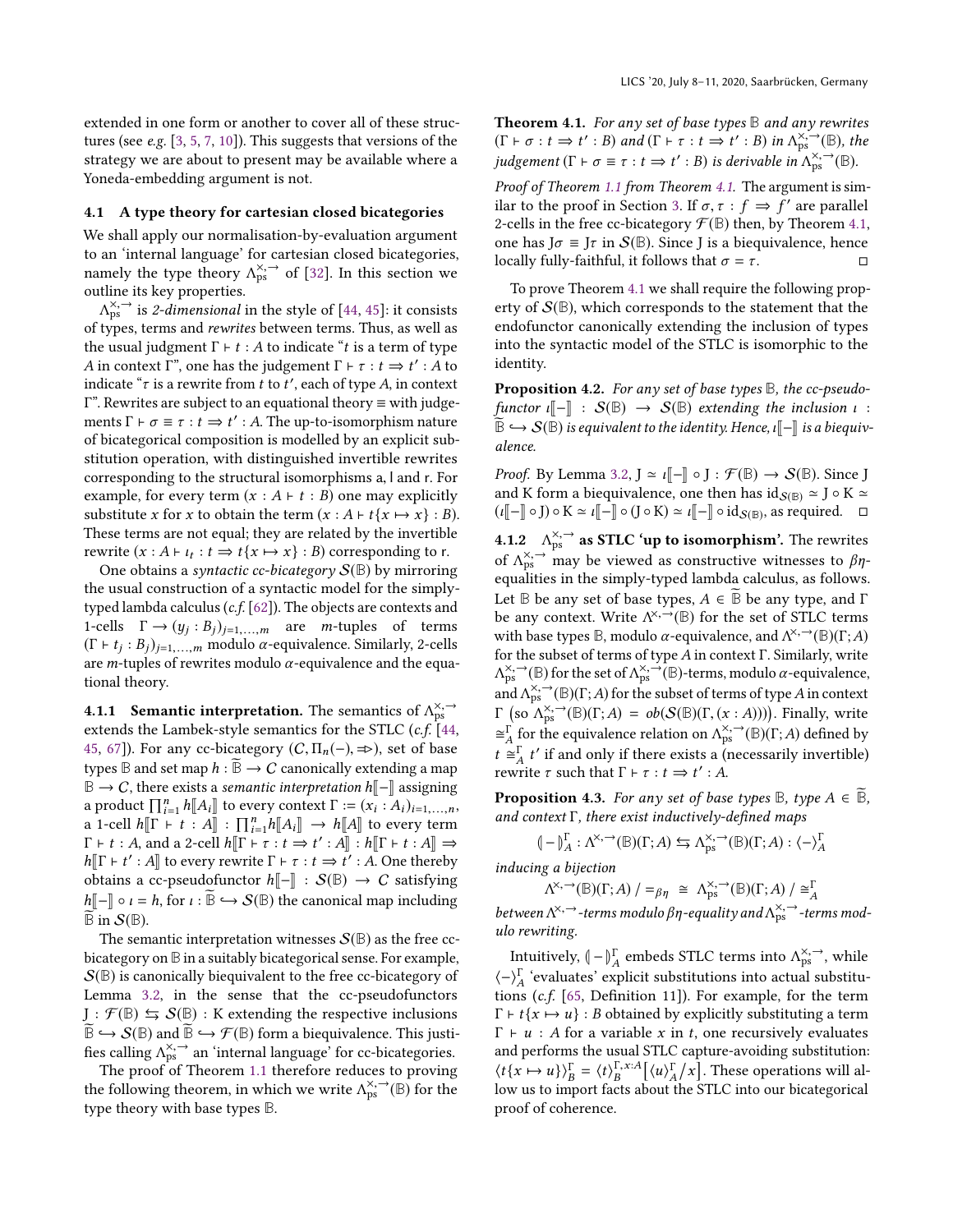#### <span id="page-7-0"></span>4.2 Syntax as presheaves

In the tradition of algebraic type theory (e.g. [\[25\]](#page-13-31)), the category of presheaves over an appropriate category of contexts provides a semantic universe for the study of abstract syntax [\[30\]](#page-13-28). In this section we recapitulate this analysis; in the next we extend it to the bicategorical setting.

4.2.1 A category of contexts. For any set of base types  $\mathbb{B}$ , let Con<sub> $\widetilde{\mathbb{B}}$  denote the *category of contexts over*  $\mathbb{B}$ . This has</sub> objects contexts with *i*<sup>th</sup> variable  $x_i$  (for some enumeration of variables  $f_{x_1}, \ldots, f_{x_n}$ ) and morphisms *context renamings* a of variables  $\{x_i\}_{1\leq i\in\mathbb{N}}$  and morphisms *context renamings*: a morphism  $r : (x_i : A_i)_{i=1,...,n} \rightarrow (x_j : B_j)_{j=1,...,m}$  is a map<br> $r : \{1, ..., n\} \rightarrow \{1, ..., m\}$  such that  $A_i - B_i$  of or all *i*. The  $r : \{1, \ldots, n\} \rightarrow \{1, \ldots, m\}$  such that  $A_i = B_{r(i)}$  for all *i*. The conroduct structure is given by context concatenation and coproduct structure is given by context concatenation and the unit is the empty context. Abstractly,  $Con_{\widetilde{B}}$  is (isomorphic to) the free strict cocartesian category on  $\overline{B}$ .

We denote the universal embedding of  $\mathbb B$  into Con $\mathbb B$  by  $[-]$ ; thus,  $[-]$  coerces the type A into the unary context  $(x_1 : A)$ , and the coproduct  $\Gamma + [A]$  is the weakening of  $\Gamma$  by a fresh variable of type A. The notation is chosen to suggest a list of length one.

4.2.2 Presheaves over Con<sub> $\tilde{B}$ </sub>. The syntax of the simplytyped lambda calculus with base types **B** is described by families of covariant presheaves over Con<sub>®</sub>. For any type  $A \in \mathbb{B}$ , the set of terms-in-context defines a presheaf  $L(-;A)$ by L(Γ; A) :=  $\{t | \Gamma \vdash t : A\}$  / =  $\alpha$ . The functorial action is given by renaming: for a context renaming  $r$  one employs the admissibility of renaming in the STLC to define  $L(r;A)(t)$  :=  $t[x_{r(i)}/x_i].$ 

The Yoneda embedding y yields a presheaf of variables: for any type  $A \in \mathbb{B}$  and context  $\Gamma$  one identifies  $Con_{\mathbb{B}}(\Gamma;[A])$ with the set of variable projections, giving a presheaf  $V(-;A)$ defined by  $V(\Gamma; A) = y([A]) = \{x \mid \Gamma \vdash x : A\}$ . The wellknown fact that [yA, Q]  $\cong$  Q(−×A) in any presheaf category over a cartesian category corresponds to the observation that the exponential presheaf  $[yA, L(-; B)] \cong L(-+[A]; B)$ consists of terms of type  $B$  in a context extended by a fresh variable of type A (note that, since  $Con_{\widetilde{B}}$  is strict cocartesian, its opposite category is strict cartesian).

For the purposes of NbE, two further families of presheaves are of particular importance. These are the presheaves of *neutral* and (long- $\beta\eta$ ) *normal* terms, characterised by the families of judgements  $\Gamma \vdash_M t : A$  and  $\Gamma \vdash_N t : A$  (respectively) of Figure [1](#page-7-2) (see e.g. [\[39,](#page-14-17) Chapter 4]). We maintain our convention of using n-ary products.

Since the sets of neutral and normal terms are invariant under renaming, for every type  $A \in \mathbb{B}$  one now has four presheaves Con $\widetilde{\mathsf{B}} \to$  Set, defined at  $\Gamma \in \mathsf{Con}_{\widetilde{\mathsf{B}}}$  as follows:

<span id="page-7-3"></span>
$$
L(\Gamma; A) := \{t \mid \Gamma \vdash t : A\} / =_{\alpha}
$$
  
\n
$$
V(\Gamma; A) := y[A] = \{x \mid \Gamma \vdash x : A\} / =_{\alpha}
$$
  
\n
$$
M(\Gamma; A) := \{t \mid \Gamma \vdash_M t : A\} / =_{\alpha}
$$
  
\n
$$
N(\Gamma; A) := \{t \mid \Gamma \vdash_N t : A\} / =_{\alpha}
$$
\n(5)

<span id="page-7-2"></span>
$$
\frac{\Gamma \vdash_M t : A_1, \dots, x_n : A_n \vdash_M x_i : A_i}{\Gamma \vdash_M \pi_k(t) : A_k} \text{proj}_k (k = 1, \dots, n)
$$
\n
$$
\frac{\Gamma \vdash_M t : \prod_{i=1}^n A_i}{\Gamma \vdash_M t (k) : A_k} \text{app}
$$
\n
$$
\frac{\Gamma \vdash_M t : X \Rightarrow Y \qquad \Gamma \vdash_N u : X}{\Gamma \vdash_M t (u) : Y} \text{app}
$$
\n
$$
\frac{\Gamma \vdash_N t_i : A_i \quad (i = 1, \dots, n)}{\Gamma \vdash_N \langle t_1, \dots, t_n \rangle : \prod_{i=1}^n A_i} \text{tuple}
$$
\n
$$
\frac{\Gamma, x : X \vdash_N t : Y}{\Gamma \vdash_N \lambda x. t : X \Rightarrow Y} \text{lam} \qquad \frac{\Gamma \vdash_M t : B}{\Gamma \vdash_N t : B} \text{inc (B a base type)}
$$
\n
$$
\text{Figure 1. Neutral and normal terms in the STLC.}
$$

Each rule of Figure [1](#page-7-2) defines a morphism on these indexed families of presheaves, as shown below. The mappings are just the operations on terms. In each case naturality follows from the definition of the meta-operation of capture-avoiding substitution, in particular the fact that substitution passes through the various constructors and respects  $\alpha$ -equivalence.

<span id="page-7-4"></span>
$$
var(-; A_i) : V(-; A_i) \Rightarrow M(-; A_i)
$$
  
\n
$$
proj_k(-; A_{\bullet}) : M(-; \prod_{i=1}^{n} A_i) \Rightarrow M(-; A_k) \quad (1 \le k \le n)
$$
  
\n
$$
app(-; A, B) : M(-; X \Rightarrow Y) \times N(-; X) \Rightarrow M(-; Y)
$$
  
\n
$$
top(-; A_{\bullet}) : \prod_{i=1}^{n} N(-; A_i) \Rightarrow N(-; \prod_{i=1}^{n} A_i)
$$
  
\n
$$
lam(-; X, Y) : N(-+[X]; Y) \Rightarrow N(-; X \Rightarrow Y)
$$
  
\n
$$
inc(-; B) : M(-; B) \Rightarrow N(-; B) \qquad (B \in \mathbb{B})
$$
  
\n(6)

## <span id="page-7-1"></span>4.3 Syntax as pseudofunctors

In this section we deal with two questions. First, how does one translate the presheaves and natural transformations of [\(5\)](#page-7-3) and [\(6\)](#page-7-4) into bicategorical constructions? Second, how does one define neutral and normal terms in  $\Lambda_{ps}^{\times, \rightarrow}$ ? We shall answer these questions in a manner that allows us to leverage properties of the STLC and elements of the NbE proof in [\[24\]](#page-13-17).

4.3.1 From categories to locally discrete bicategories. Because the contexts of  $\Lambda_{\rm ps}^{\times, \rightarrow}$  are exactly the same as those of the STIC, we may describe its syntax by presheaves over the the STLC, we may describe its syntax by presheaves over the category of contexts  $Con_{\tilde{B}}$ . To place this within the bicategorical setting, we treat Con<sub> $\widetilde{B}$ </sub> as a *locally discrete* bicategory. To help us track whether we mean a set, a set treated as a discrete category, or a set treated as a locally discrete bicategory, we introduce the following notation.

### Notation 4.1.

1. For a set S, write  $\partial S$  for the discrete category with objects the elements of S. Similarly, write  $\partial f$  for the discrete functor  $\partial S \to \partial S'$  induced by the set map  $f : S \to S'$  $f : S \to S'.$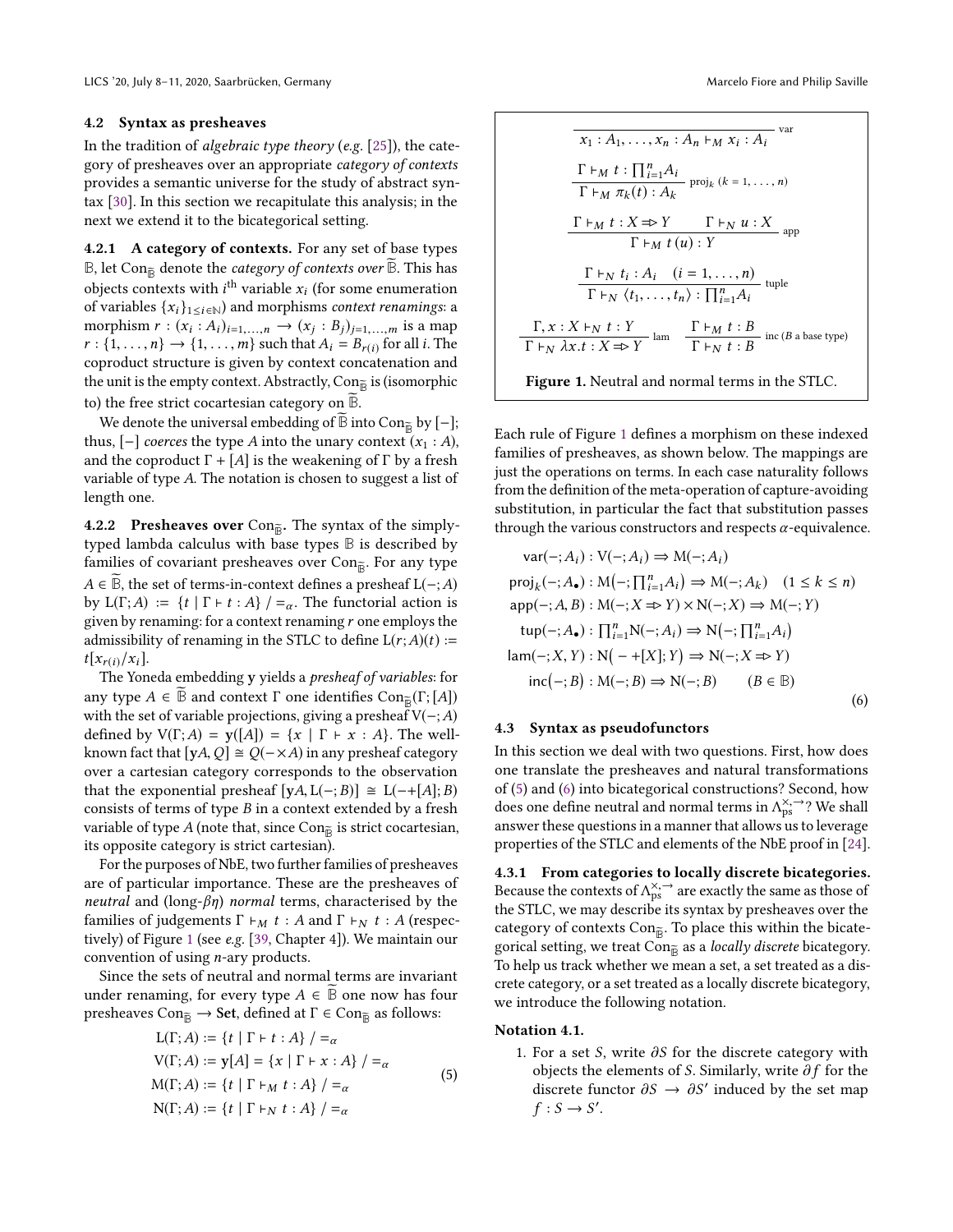- 2. a. For a category **C**, write d**C** for the locally discrete 2-category with objects those of **C** and hom-categories  $(d\mathbb{C})(X, Y) := \partial(\mathbb{C}(X, Y)).$ 
	- b. Write dF for the *locally discrete* 2-functor  $dC \rightarrow dD$ induced from the functor  $F : \mathbb{C} \to \mathbb{D}$  by setting  $(dF)X := FX$  and  $(dF)_{X,Y} := \partial (F_{X,Y}).$ <br>Write du for the locally discrete 2-nat
	- FIRE THE CONSETTED AND  $(X, Y)$ .<br>
	C. Write  $d\mu$  for the locally discrete 2-natural transformation  $dF \rightarrow dG$  induced from the natural transformation mation  $dF \Rightarrow dG$  induced from the natural transformation  $\mu : F \Rightarrow G : \mathbb{C} \to \mathbb{D}$  by setting  $(d\mu)_C := \mu_C$ .

The d(−) construction will be our main technical tool for constructing (degenerate) bicategorical structure from categorical data. The next lemma collects together some of its important properties. The proofs are not especially difficult, but stating all the details precisely takes some care. We write Fun( $\mathbb{C}, \mathbb{D}$ ) for the functor category from  $\mathbb{C}$  to  $\mathbb{D}$ .

<span id="page-8-1"></span>Lemma 4.4. Let **C** and **D** be categories. Then:

- 1.  $(d\mathbb{C})^{\text{op}} = d(\mathbb{C}^{\text{op}})$ .
- 2. There exists an isomorphism of 2-categories  $d(\text{Fun}(\mathbb{C}, \mathbb{D}))$ <br>  $\approx \text{Hom}(d\mathbb{C}, d\mathbb{D})$  $\cong$  Hom(d $\mathbb{C}$ , d $\mathbb{D}$ ).
- <span id="page-8-5"></span>3. There exists an injective-on-objects, locally isomorphic  $2\text{-}functor \iota : d(Fun(\mathbb{C}, \mathsf{Set})) \hookrightarrow \text{Hom}(d\mathbb{C}, \mathsf{Cat}), \text{ which}$ induces a commutative diagram

$$
\underbrace{d(Fun(\mathbb{C}^{op},\mathbf{Set}))\xrightarrow{\iota}\text{Hom}(d\mathbb{C}^{op},\mathbf{Cat})}_{d\mathbb{C}}
$$

In particular,  $Y(C) = dy(C)$  for all  $C \in ob(\mathbb{C})$ .

4. If **C** is cartesian (resp. cartesian closed) as a 1-category, then d**C** has finite products (resp. is cartesian closed) as a 2-category.

Hence, the category of contexts gives rise to a locally discrete bicategory of contexts dCon<sub>®</sub>, whose opposite canonically admits fp-structure. The universal property characterising Con $\mathbb{B}^{\text{op}}$  as the free cartesian category on  $\mathbb{B}$  becomes the following weak universal property among fp-bicategories: because bicategorical products are unique only up to equivalence, one cannot hope for uniqueness on the nose.

<span id="page-8-2"></span>Lemma 4.5. For any set of base types **B**, any cc-bicategory  $(X, \Pi_n(-), \Rightarrow)$ , and any set map s :  $\overline{\mathbb{B}} \to X$  canonically extending a map  $\mathbb{B} \to \mathcal{X}$ , there exists an fp-pseudofunctor  $(\underline{s}, \mathrm{q}^{\times}) : \mathrm{dCon}_{\mathbb{\bar{B}}}^{\mathrm{op}} \to \mathcal{X}$  making the following commute:



<span id="page-8-3"></span>Remark 4.1. As in the 1-categorical case, s coincides with the semantic interpretation s[- \] (arising from the cc-structure of  $X$  and the set map s) on contexts and renamings.

4.3.2 Syntax as pseudofunctors. By Lemma [4.4,](#page-8-1) every presheaf Con $\overline{B} \to$  Set induces a pseudofunctor dCon $\overline{B} \to$  Cat. We now use Proposition [4.3](#page-6-0) to define correlates of the presheaves [\(5\)](#page-7-3) and natural transformations [\(6\)](#page-7-4) for  $\Lambda_{ps}^{\times, \rightarrow}$ . For every  $A \in \overline{B}$  one obtains four presheaves Con<sub> $\widetilde{B} \to$  Set, de-</sub> fined as follows:

$$
\mathcal{L}(\Gamma; A) := \{ (t \mid t)_{A}^{\Gamma} \mid t \in L(\Gamma; A) \}
$$
  
\n
$$
\mathcal{V}(\Gamma; A) := \{ (t \mid t)_{A}^{\Gamma} \mid t \in V(\Gamma; A) \}
$$
  
\n
$$
\mathcal{M}(\Gamma; A) := \{ (t \mid t)_{A}^{\Gamma} \mid t \in M(\Gamma; A) \}
$$
  
\n
$$
\mathcal{N}(\Gamma; A) := \{ (t \mid t)_{A}^{\Gamma} \mid t \in N(\Gamma; A) \}
$$
\n(7)

Where K(-;A) ∈ {V(-;A), M(-;A), N(-;A), L(-;A)} and  $K(-; A) \in \{V(-; A), M(-; A), N(-; A), L(-; A)\}$  $\mathcal{K}(-;A) \in \{ \mathcal{V}(-;A), \mathcal{M}(-;A), \mathcal{N}(-;A), \mathcal{L}(-;A) \}$  denotes the image of K(−; A) under  $\langle - \rangle$ , the functorial action on a context renaming  $r : \Gamma \to \Delta$  is  $\mathcal{K}(r; A) (\llbracket t \rrbracket_A^{\Gamma}) := \llbracket t[x_{r(i)}/x_i] \rrbracket_A^{\Delta}$ .<br>This formulation has two benefits First it gives a reason-

This formulation has two benefits. First, it gives a reasonable notion of neutral and normal terms in  $\Lambda_{ps}^{\times, \rightarrow}$  without having to consider the normalisation behaviour of terms in having to consider the normalisation behaviour of terms in a 2-dimensional type theory with explicit substitutions. Second, it allows us to use many of the details of [\[24\]](#page-13-17). For example, since the map  $\left(\begin{array}{c}\n-\int_{A}^{T}$  is an injection for every type  $A \in \mathbb{B}$ and context Γ, every  $(-\begin{matrix} \n\end{matrix})_A^{(-)}$ <br>  $K \rightarrow \mathcal{K}$ . Composing wi .<br>KX defines a natural isomorphism  $K_A \Rightarrow \mathcal{K}_A$ . Composing with the natural transformations  $\mathcal{L}(\epsilon)$  are obtained to following natural transformations. of [\(6\)](#page-7-4), one obtains the following natural transformations:

<span id="page-8-4"></span>var
$$
(-; A_i) : \mathcal{V}(-; A_i) \Rightarrow \mathcal{M}(-; A_i)
$$
  
\nproj<sub>k</sub> $(-; A_{\bullet}) : \mathcal{M}(-; \prod_{i=1}^{n} A_i) \Rightarrow \mathcal{M}(-; A_k) \ (1 \le k \le n)$   
\napp $(-; X, Y) : \mathcal{M}(-; X \Rightarrow Y) \times \mathcal{N}(-; X) \Rightarrow \mathcal{M}(-; Y)$   
\n $\text{tup}(-; A_{\bullet}) : \prod_{i=1}^{n} \mathcal{N}(-; A_i) \Rightarrow \mathcal{N}(-; \prod_{i=1}^{n} A_i)$   
\n $\text{lam}(-; X, Y) : \mathcal{N}(-+ [X]; Y) \Rightarrow \mathcal{N}(-; X \Rightarrow Y)$   
\ninc(-; B) :  $\mathcal{M}(-; B) \Rightarrow \mathcal{N}(-; B)$  (B  $\in \mathbb{B}$ ) (8)

## <span id="page-8-0"></span>4.4 Bicategorical glueing

The glueing of bicategories along a pseudofunctor is defined by analogy with the categorical construction (see e.g. [\[19\]](#page-13-32)). Here we merely provide an outline; for details, see [\[33,](#page-13-20) [66\]](#page-14-29).

## Definition 4.6.

1. Let  $F : \mathcal{A} \to C$  and  $G : \mathcal{B} \to C$  be pseudofunctors between bicategories. The comma bicategory ( $F \downarrow G$ ) has objects triples ( $A ∈ ob(\mathcal{A})$ ,  $f : FA → GB$ ,  $B ∈ ob(\mathcal{B})$ ). The 1-cells  $(A, f, B) \rightarrow (A', f', B')$  are triples  $(p, \alpha, q)$ ,<br>where  $p : A \rightarrow A'$  and  $q : B \rightarrow B'$  are 1-cells and  $q$  is where  $p : A \to A'$  and  $q : B \to B'$  are 1-cells and  $\alpha$  is<br>an invertible 2-cell  $\alpha : f' \circ F_0 \to G_0 \circ f$ . The 2-cells an invertible 2-cell  $\alpha$  :  $f' \circ Fp \Rightarrow Gq \circ f$ . The 2-cells<br>(a,  $\alpha$ , a)  $\Rightarrow (p', \alpha', a')$  are pairs of 2-cells  $(\alpha : p \rightarrow p')$  $(p, \alpha, q) \Rightarrow (p', \alpha', q')$  are pairs of 2-cells  $(\sigma : p \Rightarrow p'$ <br> $\tau : q \rightarrow q'$ ) estisfying the following cylinder condition  $\tau : q \Rightarrow q'$ ) satisfying the following *cylinder condition*:

<span id="page-8-6"></span>
$$
f' \circ F(p) \xrightarrow{f' \circ F(\sigma)} f' \circ F(p')
$$
  
\n
$$
\alpha \downarrow \qquad \qquad \downarrow \alpha'
$$
  
\n
$$
G(q) \circ f \xrightarrow{G(\tau) \circ f} G(q') \circ f
$$
\n(9)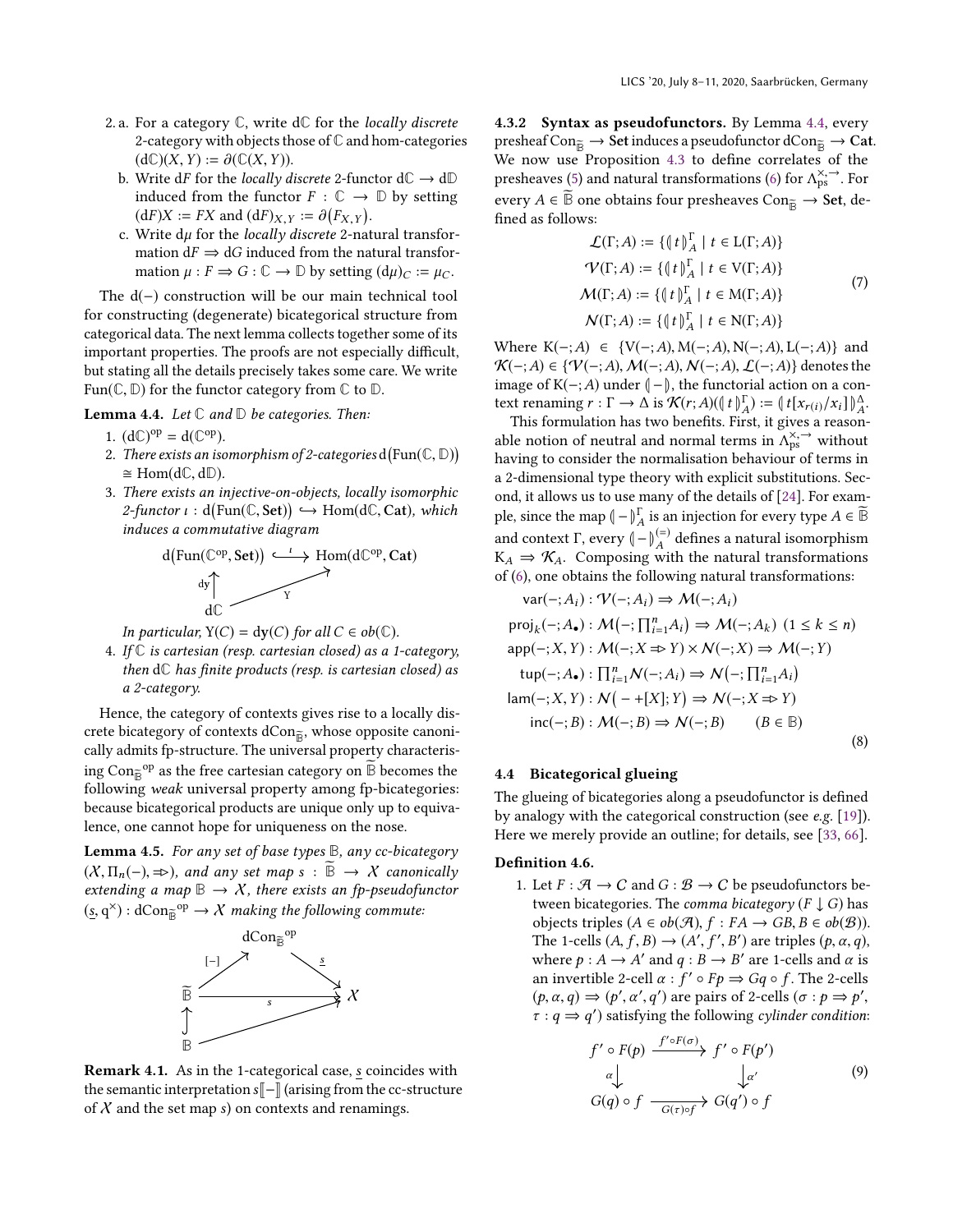Identities and horizontal composition are given by the following pasting diagrams.



Vertical composition, the identity 2-cell, and the structural isomorphisms are given component-wise.

2. The glueing bicategory  $gl(3)$  of bicategories  $B$  and C along a pseudofunctor  $\mathfrak{J} : \mathcal{B} \to C$  is the comma bicategory (id<sub>C</sub>  $\downarrow$   $\mathfrak{J}$ ).

Notation 4.2. We denote the evident *projection* pseudofunctor by  $\pi$  :  $gl(\mathfrak{J}) \rightarrow \mathcal{B}$ .

We adopt the terminology of [\[24\]](#page-13-17). For any pseudofunctor  $\mathfrak{I} : \mathcal{B} \to \mathcal{X}$  one obtains the *relative hom-pseudofunctor*  $\langle \Im \rangle : X \to \text{Hom}(\mathcal{B}^{\text{op}}, \text{Cat})$  by setting  $\langle \Im \rangle X := X(\Im(-), X)$ <br>on objects and likewise on 1-cells and 2-cells on objects, and likewise on 1-cells and 2-cells.

We call the glueing bicategory  $gl(\langle \mathfrak{J} \rangle)$  associated to a relative hom-pseudofunctor the bicategory of B-intensional Kripke relations of arity  $\Im$ . This may be viewed as an intensional, bicategorical, version of the category of Kripke relations (c.f. [\[4,](#page-13-33) [24\]](#page-13-17)). Indeed, an object in this bicategory consists of a pseudofunctor  $P : \mathcal{B}^{\text{op}} \to \text{Cat}$  together with a cho-<br>sen object  $X \in \text{ch}(X)$  and a pseudopatural transformation sen object  $X \in ob(X)$  and a pseudonatural transformation  $(k, \overline{k})$ :  $P \Rightarrow X(\mathfrak{J}(-), X)$ . In Section [4.3](#page-7-1) we shall instantiate P with syntax and  $(k, \overline{k})$  with semantic interpretation.

The relative hom-pseudofunctor preserves all bilimits that exist in its domain and, for any pseudofunctor  $\mathfrak{J} : \mathcal{B} \to \mathcal{X}$ , there exists a pseudonatural transformation

<span id="page-9-1"></span>
$$
(l, \bar{l}) : \mathcal{Y} \Rightarrow \langle \mathfrak{J} \rangle \circ \mathfrak{J} : \mathcal{B} \to \text{Hom}(\mathcal{B}^{\text{op}}, \text{Cat}) \tag{10}
$$

given by the functorial action of  $\mathfrak J$  on hom-categories. One may therefore define the following.

**Definition 4.7.** For any pseudofunctor  $\mathfrak{J} : \mathcal{B} \to \mathcal{X}$ , define the *extended Yoneda pseudofunctor*  $\underline{Y} : \mathcal{B} \to \text{gl}(\langle \mathfrak{J} \rangle)$  by setting  $\underline{Y}B := (YB, (l, \bar{l})_{(-, B)}, \Im B), \underline{Y}f := (Yf, (\phi^{\Im}_{-f})^{-1}, \Im f),$  and<br> $Y(f, f) \to f'$ ,  $B \to B'$ ,  $(S \to \Im B)$ . The subject of each diagnoscopic  $\underline{Y}(\tau : f \Rightarrow f' : B \rightarrow B') := (Y\tau, \Im \tau)$ . The cylinder condition<br>holds by the naturality of  $\phi^{\Im}$  and the 2-cells  $\phi^{\chi}$  and  $\psi^{\chi}$  are holds by the naturality of  $\phi^3$ , and the 2-cells  $\phi^{\underline{Y}}$  and  $\psi^{\underline{Y}}$  are  $(\phi^Y, \phi^F)$  and  $(\psi^Y, \psi^F)$  respectively.  $(\phi^{\rm Y})$  $, \phi^F$ ) and  $(\psi^Y)$ ,  $\psi^F$ ), respectively.

For cartesian closed categories **B** and **C** it is well-known that, if  $F : \mathbb{B} \to \mathbb{C}$  is a product-preserving functor and  $\mathbb{C}$ has pullbacks, then the glueing category  $gl(F)$  is cartesian closed with forgetful functor  $gl(F) \rightarrow B$  strictly cartesian closed (e.g. [\[19,](#page-13-32) [50,](#page-14-38) [53\]](#page-14-39)). This lifts to the bicategorical setting.

**Definition 4.8** (e.g. [\[48\]](#page-14-40)). A pullback of  $(X_1 \rightarrow X_0 \leftarrow X_2)$ in a bicategory  $\mathcal B$  is a bilimit (see e.g. [\[71\]](#page-14-25)) for the strict

pseudofunctor  $X : (1 \rightarrow 0 \leftarrow 2) \rightarrow \mathcal{B}$  determined by the cospan.

<span id="page-9-0"></span>**Theorem 4.9** ([\[33,](#page-13-20) [66\]](#page-14-29)). Let  $(\mathcal{B}, \Pi_n(-), \Rightarrow)$  and  $(C, \Pi_n(-), \Rightarrow)$ be cc-bicategories and assume that C has pullbacks. Then for any fp-pseudofunctor  $(\mathfrak{J}, q^{\times}) : \mathcal{B} \to C$  the glueing bicat-<br>exacy  $g(\mathfrak{J})$  is cartesian closed with forgetful pseudofunctor egory gl(3) is cartesian closed with forgetful pseudofunctor  $\pi : \text{gl}(\mathfrak{J}) \to \mathcal{B}$  strictly cartesian closed (in the sense of [\[32,](#page-13-8) Definition VIII.3]).

The proof is similar to the categorical construction (e.g. [\[53,](#page-14-39) Proposition 2]). For a family of objects  $(C_i, c_i, B_i)_{i=1,...,n}$  the name of  $\Pi^n$   $(C, c, B_i)$  is the tuple *n*-ary product  $\prod_{i=1}^{n} (C_i, c_i, B_i)$  is the tuple

<span id="page-9-2"></span>
$$
\left(\prod_{i=1}^{n}C_i,\mathbf{q}_{B_{\bullet}}^{\times}\circ\prod_{i=1}^{n}c_i,\prod_{i=1}^{n}B_i\right) \tag{11}
$$

For  $\underline{C} := (C, c, B)$  and  $\underline{C}' := (C', c', B')$  in gl(3) the expo-<br>pential  $C \rightarrow C'$  is the left-hand vertical leg of the following nential  $\underline{C} \Rightarrow \underline{C'}$  is the left-hand vertical leg of the following<br>nullback diagram in which so v is the exponential transpullback diagram, in which  $s_{B,B'}$  is the exponential transpose of  $\Im(\text{eval}_{B,B'}) \circ q_{B \Rightarrow B',B}^{\times}$  and the unlabelled arrow is  $\tilde{\mathcal{L}}$  $\left(\text{eval}_{\mathfrak{J}B,\mathfrak{J}B'}\circ ((\mathfrak{J}B\Rightarrow \mathfrak{J}B')\times c)\right):$ 



Together, Lemma [2.8](#page-4-1) and Theorem [4.9](#page-9-0) entail the following.

**Corollary 4.10.** For any cc-bicategory  $(X, \Pi_n(-), \Rightarrow)$  and any pseudofunctor  $\mathfrak{J} : \mathcal{B} \to \mathcal{X}$  the bicategory  $\text{gl}(\langle \mathfrak{J} \rangle)$  of  $B$ -intensional Kripke relations of arity  $\mathfrak I$  admits a cartesian closed structure with forgetful pseudofunctor  $gl(\langle \tilde{\chi} \rangle) \rightarrow X$ strictly cartesian closed.

Just as one may explicitly describe exponentiating by a representable in a presheaf category or in the 2-category  $Hom(\mathcal{B}^{op}, \mathbf{Cat})$ , so one may describe exponentiating by an  $\mathcal{B}^{c}$  is the sluging bicategory. We only 'extended representable' in the glueing bicategory. We only need the result for when  $B$  is a 2-category.

**Proposition 4.11** (c.f. [\[24,](#page-13-17) p. 8]). For any small 2-category B with bicategorical products and exponentials  $(\Pi_n(-), \Rightarrow)$ , cc-bicategory  $(X, \Pi_n(-), \Rightarrow)$  and fp-pseudofunctor  $(\mathfrak{J}, q^{\times}) :$ <br> $\mathcal{P} \longrightarrow X$  the expensatiol  $\nabla P \rightarrow (K (\mathfrak{l}, \bar{\mathfrak{l}}) \times)$  in  $\pi l(\mathfrak{J})$ ) meas he  $\mathcal{B} \to \mathcal{X}$ , the exponential YB  $\Rightarrow$   $(K, (k, \overline{k}), X)$  in gl $(\langle \overline{\mathfrak{J}} \rangle)$  may be given explicitly by the following composite in  $\text{Hom}(\mathcal{B}^{\text{op}}, \text{Cat})$ :

$$
[YB, K] \xrightarrow{[YB, (k, \bar{k})]} [YB, (\Im)X] \xrightarrow{u_{B,X}} (\Im) (\Im B \Rightarrow X)
$$

Here  $u_{B,X}$  is the equivalence  $[YB, \langle \Im \rangle X] \simeq \chi'(\Im(-), \Im B \Rightarrow X)$ <br>obtained by composing the equivalences arising from (1) the obtained by composing the equivalences arising from (1) the identification of  $(\langle \Im \rangle X)(-\times B)$  as  $[YB, \langle \Im \rangle X](2)$  the fact that  $\tilde{\chi}$  preserves products; (3) the definition of exponentials.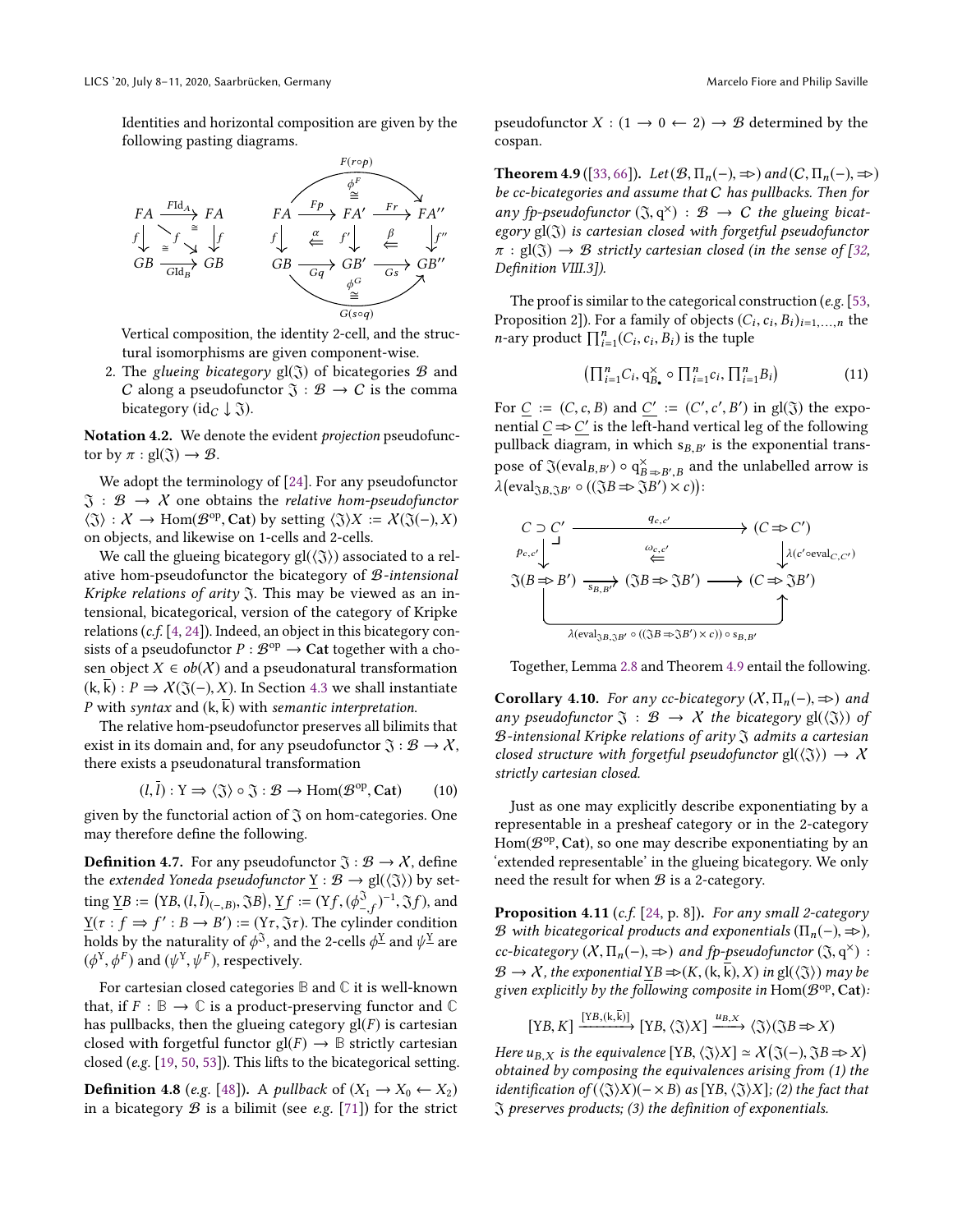#### <span id="page-10-0"></span>4.5 Glueing syntax and semantics

We now 'glue' the syntactic data from Section [4.3](#page-7-1) to the semantic interpretation of Section [4.1.1](#page-6-1) to construct data in the bicategory of intensional Kripke relations.

Fix a cc-bicategory  $(X, \Pi_n(-)) \Rightarrow$  and consider an interpretation  $\mathbb{B} \to \mathcal{X}$  of base types in  $\mathcal{X}$  with canonical extension  $s : \overline{B} \to \mathcal{X}$ . By Lemma [4.5](#page-8-2) and Remark [4.1,](#page-8-3) this further extends to an fp-pseudofunctor  $\underline{s}: dCon_{\mathbb{B}}^{\text{op}} \to \mathcal{X}$  that co-<br>incides with the semantic interpretation  $\mathbf{S}^{\mathbb{F}-\mathbb{I}}$  on contexts incides with the semantic interpretation  $s[[-]]$  on contexts. We show that the syntax and semantics of  $\Lambda_{ps}^{\chi^2}$  determine<br>chiects in the glueing hiertecom,  $g_1/(\chi)$  and that the tuning objects in the glueing bicategory  $gl(\langle \underline{s} \rangle)$ , and that the typing<br>rules determine 1-cells rules determine 1-cells.

4.5.1 From terms to glued objects. The key observation is that the interpretation of  $\Lambda_{ps}^{\times, \rightarrow}$ -terms is pseudonatural.<br>(Note that since s is contravariant the composite  $X(s(-), Y)$ ) (Note that, since <u>s</u> is contravariant, the composite  $X(s(-),X)$  $=\mathcal{X}(s[\![-\!],X)$  is covariant.)

**Lemma 4.12.** For every set of base types **B** and every  $A \in \mathbb{B}$ the semantic interpretation s $\llbracket - \rrbracket$  :  $S(\mathbb{B}) \rightarrow X$  forms the components of a pseudonatural transformation  $(s[-\vert, s\vert-\vert)$  : d $\mathcal{L}(-;A)$   $\Rightarrow$   $\mathcal{X}(s[[-]], s[[A]]) :$  dCon<sub> $\tilde{B}$ </sub>  $\rightarrow$  Cat.

The preceding construction restricts to neutral and normal terms, giving pseudonatural transformations

$$
d\mathcal{M}(-;A) \xrightarrow{\left(s[\hspace{-0.04cm}[\cdot]\hspace{-0.04cm},\overline{s[\hspace{-0.04cm}[\cdot]\hspace{-0.04cm}],\overline{s[\hspace{-0.04cm}[\cdot]\hspace{-0.04cm}]}}\right)_{M}} \mathcal{X}\left(s[\hspace{-0.04cm}[\cdot]\hspace{-0.04cm}],s[\hspace{-0.04cm}[\hspace{-0.04cm}[A]\hspace{-0.04cm}]\right)
$$

$$
d\mathcal{N}(-;A) \xrightarrow{\left(s[\hspace{-0.04cm}[\cdot]\hspace{-0.04cm},\overline{s[\hspace{-0.04cm}[\cdot]\hspace{-0.04cm}],\overline{s[\hspace{-0.04cm}[\cdot]\hspace{-0.04cm}]}}\right)} \mathcal{X}\left(s[\hspace{-0.04cm}[\cdot]\hspace{-0.04cm}],s[\hspace{-0.04cm}[\hspace{-0.04cm}[A]\hspace{-0.04cm}]\right)
$$

One thereby obtains the following glued objects in  $gl(\langle \underline{s} \rangle)$ <br>for symmetries  $A \subseteq \widetilde{\mathbb{P}}$ . for every type  $A \in \mathbb{B}$ :

<span id="page-10-3"></span>
$$
\mu_A := (d\mathcal{M}(-;A), (s[\![-]\!], \overline{s[\![-]\!]})\big|_M, s[\![A]\!])
$$
  

$$
\eta_A := (d\mathcal{N}(-;A), (s[\![-]\!], \overline{s[\![-]\!]})\big|_N, s[\![A]\!])
$$
 (12)

Finally, for variables, one takes

$$
\nu_A := \underline{\mathrm{Y}}([A]) = \big(\mathrm{d}\mathrm{V}(-;A), (l,\overline{l})_{(-,A)}, s[\![A]\!]\big)
$$

for  $(l, l)_{(-, A)}$  the pseudonatural transformation of [\(10\)](#page-9-1).

4.5.2 From rules to glued 1-cells. We now lift the natural transformations of [\(8\)](#page-8-4)—viewed as locally discrete pseudonatural transformations—to morphisms in  $gl(\S)$ ). For the<br>lambda abstraction case we will use the following observalambda abstraction case we will use the following observa-tion. By Lemma [4.4](#page-8-1)[\(3\)](#page-8-5), for types  $X, Y \in \mathbb{B}$  one has

$$
[dV(-;X), dN(-;Y)] = [d(y[X]), dN(-;Y)]
$$
  
= [Y[X], dN(-;Y)]  

$$
\simeq dN(-+[X];Y)
$$

and so one obtains a composite  $L_{X,Y}$  as follows:

<span id="page-10-4"></span><span id="page-10-2"></span>
$$
[d\mathcal{V}(-;X), d\mathcal{N}(-;Y)] \xrightarrow{L_{X,Y}} d\mathcal{N}(-;X \Rightarrow Y)
$$
  
\n
$$
\xrightarrow{d\mathcal{N}(-+[X];Y)} d\mathcal{N}(-;X, Y)
$$

**Proposition 4.13** (c.f. [\[24,](#page-13-17) Propositions 7 & 8]). For any set of base types  $\mathbb{B}$ , base type  $B \in \mathbb{B}$  and types  $A, A_1, \ldots, A_n$ ,  $X, Y \in \mathbb{B}$  ( $n \in \mathbb{N}$ ), one obtains the following 1-cells in  $\text{gl}(\langle \underline{s} \rangle)$ :

- 1. <u>var</u> :=  $(\text{dvar}(-; A_i), \cong, \text{Id}_{s[[A_i]]}) : v_{A_i} \to \mu_{A_i}.$ <br>2. proj :=  $(\text{dproj}(\cdot, A_i), \text{id}_{\text{max}}) : u_{\text{max}}$
- 2.  $\text{proj}_k := (\text{drop}_k(-;A_{\bullet}), \text{id}, \pi_k) : \mu_{(\prod_i A_i)} \to \mu_{A_k}$  (for  $k = 1, \ldots, n$ ).<br>app := (dapp

3. 
$$
\operatorname{app} := (\operatorname{dapp}(-; X, Y), \operatorname{id}, \operatorname{eval}_{s[[X], s[[Y]]})
$$
  
\n $\colon \mu_{X \Rightarrow Y} \times \eta_X \to \mu_Y.$   
\n4.  $\operatorname{tun} := (\operatorname{dtim}(-; A)) \cong \operatorname{Id} \operatorname{gr}(-; A)$ 

4. 
$$
\underline{\text{tup}} := (\underline{\text{dtup}}(-; A_{\bullet}), \cong, \underline{\text{Id}}_{s[\prod_i A_i]})
$$
  
 $\vdots \overline{\prod_{i=1}^n \eta_{A_i}} \rightarrow \eta_{(\prod_i A_i)}$ .

- 5.  $\lim_{\epsilon \to 0} := (\mathbb{L}_{X,Y}, \approx, \mathbb{I}_{S[[X]] \Rightarrow S[[Y]]}) : (\nu_X \Rightarrow \eta_Y) \xrightarrow{\cong} \eta_{X \Rightarrow Y}$ for  $L_{X,Y}$  defined in [\(13\)](#page-10-2).
- 6. inc :=  $(\text{inc}(-; B), \cong, \text{Id}_{s[[B]]}) : \mu_B \xrightarrow{\cong} \eta_B$ .

In each case,  $\cong$  denotes a structural isomorphism or composite of such.

## <span id="page-10-1"></span>4.6 Normalisation-by-evaluation

We are now in a position to prove Theorem [4.1.](#page-6-3) For any cc-bicategory  $(X, \Pi_n(-)) \Rightarrow$  and set map s as in the preceding section, consider the set map  $\tilde{s} : \mathbb{B} \to \text{gl}(\langle \underline{s} \rangle)$  sending<br>a base type B to the glued object  $\mu_{\text{B}}$  of (12). This induces a base type B to the glued object  $\mu_B$  of [\(12\)](#page-10-3). This induces an interpretation  $\tilde{s}$ [ $-$ ] :  $S$ ( $\mathbb{B}$ ) → gl( $\langle \underline{s} \rangle$ ). Let us introduce notation for the components of this interpretation. Since notation for the components of this interpretation. Since the forgetful functor  $\pi : \text{gl}(\langle \underline{s} \rangle) \to X$  strictly preserves the co-bicategorical structure (Theorem 4.9), the final compocc-bicategorical structure (Theorem [4.9\)](#page-9-0), the final component coincides with  $s\llbracket - \rrbracket$ .

On a type  $A \in \mathbb{B}$ , write  $\tilde{s}[A] := (G_A, \gamma_A, s[A])$ . On terms, write  $\tilde{s}[[\Gamma + t : A]] := (s'[[\Gamma + t : A]], \sigma[[\Gamma + t : A]], s[[\Gamma + t : A]].$ <br>For  $\Gamma := (x + A)$ , this is represented pictorially by the For  $\Gamma := (x_i : A_i)_{i=1,...,n}$  this is represented pictorially by the following diagram in Hom(dCon-<sup>op</sup> Cat). following diagram in  $Hom(dCon_{\widetilde{\mathbb{B}}}^{op}, Cat)$ :

<span id="page-10-5"></span>
$$
\begin{array}{ccc}\n\prod_{i=1}^{n} G_{A_{i}} & \xrightarrow{s'[\Gamma+t:A]} & G_{A} \\
\prod_{i=1}^{n} \gamma_{A_{i}} & & & \\
\prod_{i=1}^{n} \chi(s[-], s[A_{i}]) & \xrightarrow{\sigma[\Gamma+t:A]} & & \\
\langle \neg \dots \rangle \downarrow & & \xrightarrow{\cong} & \chi(s[-], s[A]]) \\
\chi(s[-], \prod_{i=1}^{n} s[A_{i}])) & \xrightarrow{s[\Gamma+t:A]\circ(-)} \chi(s[-], s[A])\n\end{array}
$$
\n(14)

(The left-hand column arises from the fp-structure [\(11\)](#page-9-2) of the glueing bicategory.) Finally, on rewrites, denote the two components of the 2-cell  $\tilde{s}$   $\left[\Gamma \vdash \tau : t \Rightarrow t' : A\right]$  by

$$
s'[\![\Gamma \vdash \tau : t \Rightarrow t' : A]\!] : s'[\![\Gamma \vdash t : A]\!] \Rightarrow s'[\![\Gamma \vdash t' : A]\!]
$$

$$
s[\![\Gamma \vdash \tau : t \Rightarrow t' : A]\!] : s[\![\Gamma \vdash t : A]\!] \Rightarrow s[\![\Gamma \vdash t' : A]\!]
$$

By definition of the glueing bicategory, these 2-cells satisfy the cylinder condition [\(9\)](#page-8-6).

We now use Proposition [4.13](#page-10-4) to define 1-cells unquote $_A:$  $\mu_A \to \tilde{s}[[A]]$  and quote<sub>A</sub>:  $\tilde{s}[[A]] \to \eta_A$  by induction on types.<br>On a base type B we take On a base type *B* we take<br>unquote<sub>n</sub>  $:=$  I

$$
\mathsf{unquote}_B := \mathrm{Id}_{\mu_B} : \mu_B \to \mu_B = \tilde{s}[[B]]
$$
\n
$$
\mathsf{quote}_B := \underline{\mathsf{inc}}^{-1} : \tilde{s}[[B]] \to \eta_B
$$

(13)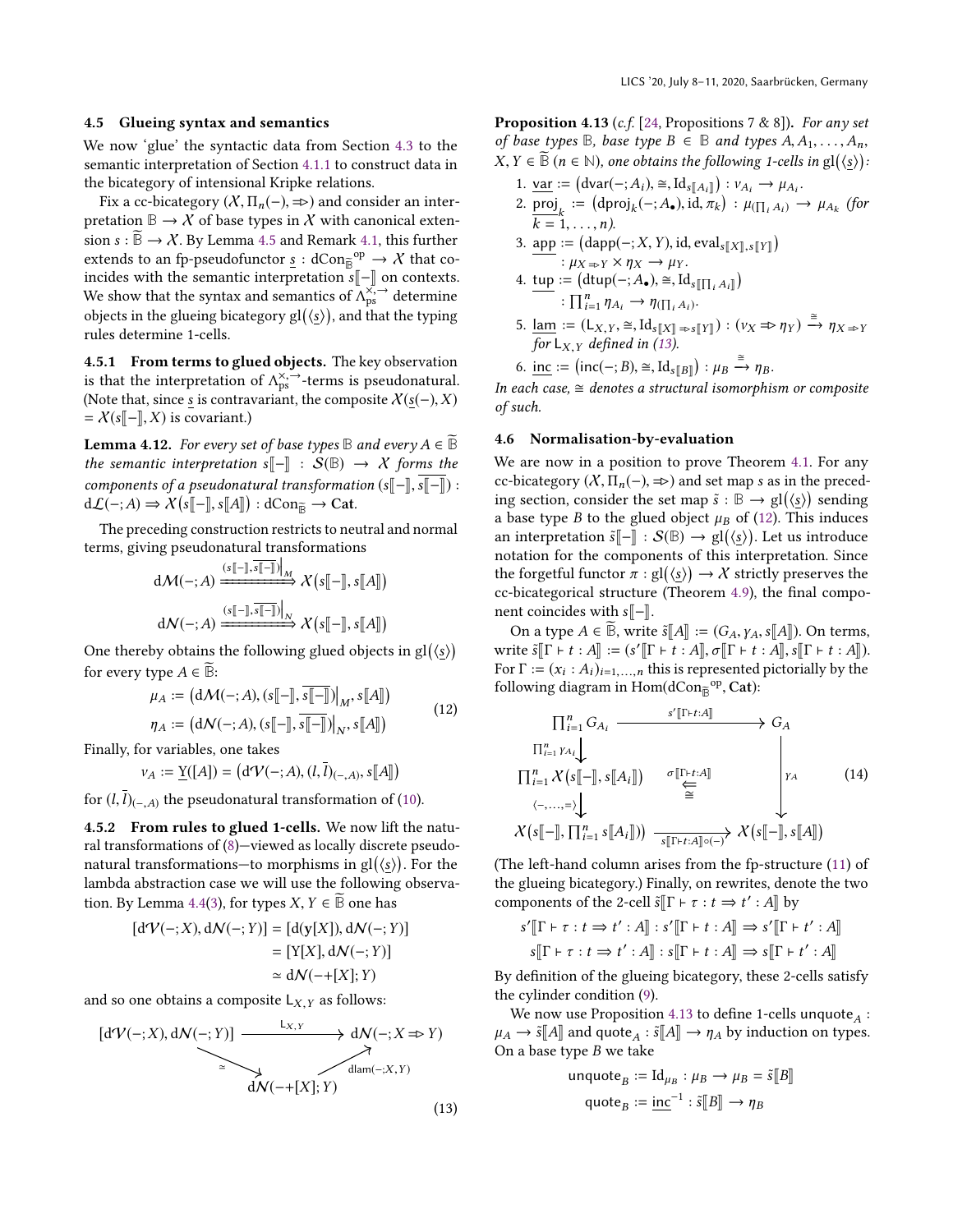<span id="page-11-0"></span>

Figure 2. Bicategorical normalisation-by-evaluation (c.f. [\[24,](#page-13-17) p. 9]).

<span id="page-11-2"></span>



<span id="page-11-1"></span>



(a) Relating  $s[\![\Gamma \vdash \tau : t \Rightarrow t' : \tau]\!]$  and  $s'[\![\Gamma \vdash \tau : t \Rightarrow t' : \tau]\!]$ . (b) Expressing  $s[\![\Gamma \vdash \tau : t \Rightarrow t' : A]\!]$  as a composite independent of  $\tau$ .

**Figure 4.** The proof of Proposition [4.15.](#page-12-0) Here  $T_t := s[-\] \circ \widehat{q}_A \circ s'[\Gamma \vdash t : A] \circ \prod_{i=1}^n \widehat{u}_{A_i}$  is the clockwise route around Figure [2](#page-11-0) (along the bottom) (along the top) and  $B_t := s[\![\Gamma \vdash t : A]\!] \circ \langle -, \ldots, = \rangle \circ \prod_{i=1}^n s[\![-]\!]$  is the anticlockwise route around Figure [2](#page-11-0) (along the bottom).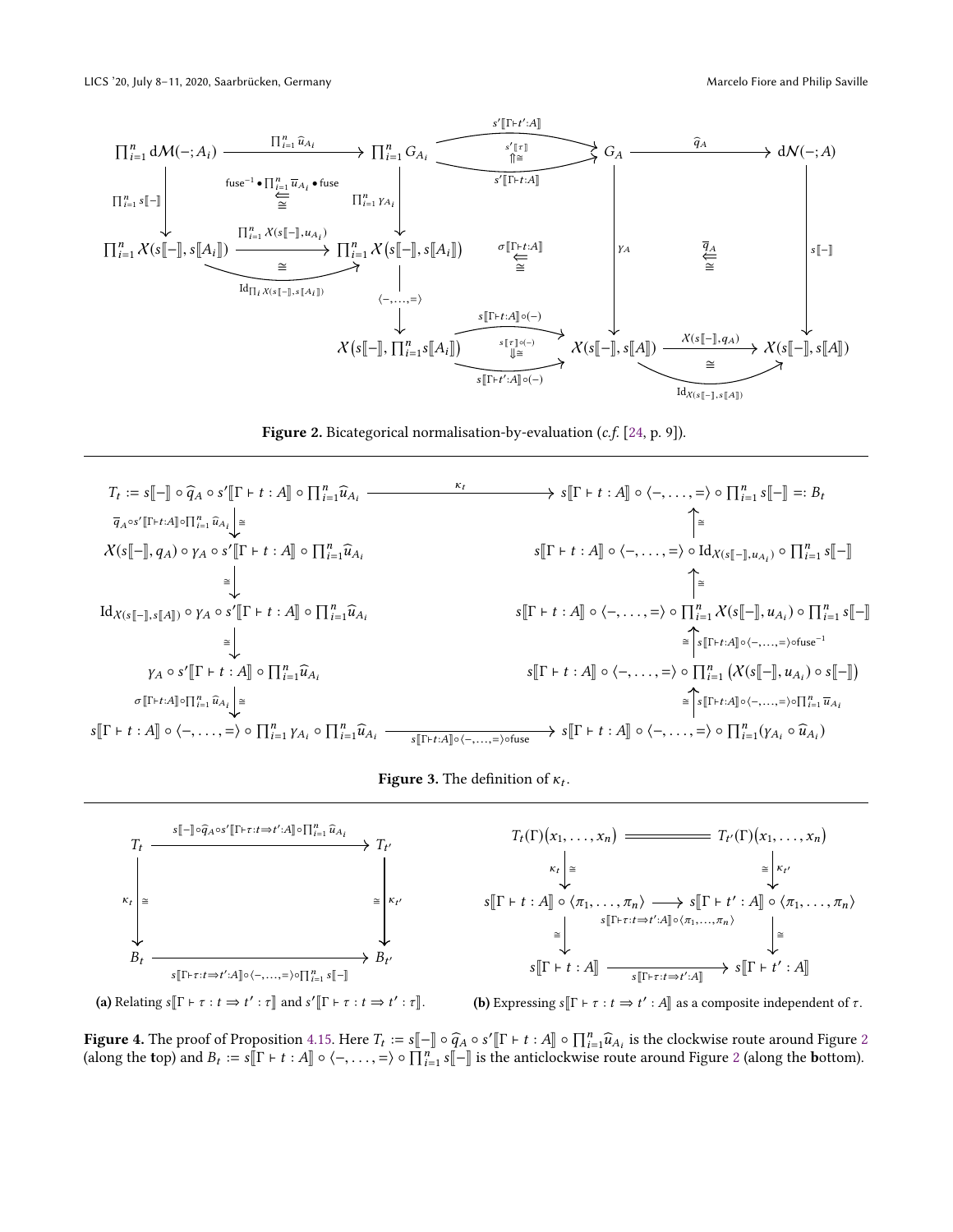On a product type  $\prod_{i=1}^{n} A_i$ , unquote  $\prod_{i} A_i$  is the *n*-ary tupling of the composite

$$
\mu_{(\prod_i A_i)} \xrightarrow{\text{proj}_k} \mu_{A_k} \xrightarrow{\text{unquote}_{A_k}} \tilde{s}[[A_k]] \qquad (k = 1, \dots, n)
$$

and  $\mathsf{quote}_{(\prod_i A_i)}$  is

$$
\prod_{i=1}^n \tilde{s}[A_i] \xrightarrow{\prod_{i=1}^n \text{quote}_{A_i}} \prod_{i=1}^n \eta_{A_i} \xrightarrow{\text{typ}} \eta_{(\prod_i A_i)}
$$

For exponential types, unquote $_{X\Rightarrow Y}$  is the currying of

$$
\mu_X \Rightarrow_Y \times \tilde{\mathfrak{s}}[X] \xrightarrow{\mu_X \Rightarrow_Y \times \text{quote}_X} \mu_X \Rightarrow_Y \times \eta_X \xrightarrow{\text{app}} \mu_Y \xrightarrow{\text{unquote}_Y} \tilde{\mathfrak{s}}[Y]
$$

and quote $_{X\Rightarrow Y}$  is the composite

$$
(\tilde{s}\llbracket X \rrbracket \Rightarrow \tilde{s}\llbracket Y \rrbracket) \to \nu_X \Rightarrow \eta_Y \xrightarrow{\text{lam}} \eta_{X \Rightarrow Y}
$$

where the first arrow is the currying of

 $(\mathsf{quote}_Y \circ \mathsf{eval}_{\tilde{s}\llbracket X \rrbracket, \tilde{s}\llbracket Y \rrbracket})$ 

$$
\circ ((\tilde{s}[[X]] \Rightarrow \tilde{s}[[Y]]) \times \text{unquote}_X) \circ ((\tilde{s}[[X]] \Rightarrow \tilde{s}[[Y]]) \times \underline{\text{var}})
$$

Write unquote  $A := (\widehat{u}_A, \overline{u}_A, u_A)$  and quote  $A := (\widehat{q}_A, \overline{q}_A, q_A)$ ,<br>so that  $\pi(\text{unquote}_A) = u_A$  and  $\pi(\text{quote}_A) = a_A$ . The followso that  $\pi(\text{unquote}_A) = u_A$  and  $\pi(\text{quote}_A) = q_A$ . The follow-<br>ing is then a straightforward induction using the structural ing is then a straightforward induction using the structural isomorphisms arising from the cartesian closed structure of  $gl(\langle \underline{s} \rangle).$ 

**Lemma 4.14.** For every type  $A \in \mathbb{B}$ , there exist natural isomorphisms  $u_A \cong \mathrm{Id}_{s[[A]]}$  and  $q_A \cong \mathrm{Id}_{s[[A]]}$ .

We now argue similarly to our first proof of Theorem [1.1.](#page-1-0) For  $\Gamma := (x_i : A_i)_{i=1,...,n}$  and any rewrite  $\Gamma \vdash \tau : t \Rightarrow t' : A$ <br>we shall construct a diagram relating  $s[\Gamma \vdash \tau : t \rightarrow t' : A]$ we shall construct a diagram relating  $s[\Gamma \vdash \tau : t \Rightarrow t': A]$ <br>and  $s'[\Gamma \vdash \tau : t \Rightarrow t': A]$  (Figure 4a) then observe this dia. and  $s'[ \Gamma \vdash \tau : t \Rightarrow t' : A ]$  (Figure [4a\)](#page-11-1), then observe this dia-<br>gram degenerates so that we may express  $s[\Gamma \vdash \tau : t \rightarrow t' : A ]$ gram degenerates so that we may express  $s[[\Gamma \vdash \tau : t \Rightarrow t' : A]]$ <br>as a composite of 2-cells which do not depend on  $\tau$  (Fig. as a composite of 2-cells which do not depend on  $\tau$  (Figure [4b\)](#page-11-1).

We start our construction of Figure [4a](#page-11-1) by using the 1-cells unquote and quote. Together with the isomorphisms of the preceding lemma and the structural isomorphisms  $\text{Id}_{s[\![A]\!]}$   $\circ$  $f \cong f$ , these give rise to the following two diagrams for every type  $A \in \overline{\mathbb{B}}$ :



Pasting  $\prod_{i=1}^{n} \overline{u}_{A_i}$  and  $\overline{q}_A$  with the 2-cell  $\sigma \llbracket \Gamma \vdash t : A \rrbracket$  of [\(14\)](#page-10-5) and the isomorphism fuse :  $\prod_{i=1}^{n} g_i \circ \prod_{i=1}^{n} f_i \stackrel{\cong}{\Rightarrow} \prod_{i=1}^{n} (g_i \circ f_i)$ <br>arising from the pseudo-functoriality of  $\Pi^n$  (-) one oband the isomorphism ruse :  $\prod_{i=1} g_i \circ \prod_{i=1} j_i \Rightarrow \prod_{i=1} (g_i \circ j_i)$ <br>arising from the pseudo-functoriality of  $\prod_{i=1}^n (-)$ , one obarising from the pseudo-functorianty of  $\prod_{i=1}(-)$ , one obtains Figure [2.](#page-11-0) Now let  $\kappa_t$  be the (invertible) composite of all the 2-cells in Figure 2 that are independent of  $\tau$ ; namely all the [2](#page-11-0)-cells in Figure 2 that are independent of  $\tau$ : namely,  $q_A$ ,  $o_{\parallel}$   $\vdash$   $\iota$  .  $A_{\parallel}$ , tuse  $\bullet$   $\prod_{i=1}^{\infty} u_{A_i}$   $\bullet$  ruse and the structural isomorphisms. This is defined explicitly by Figure [3.](#page-11-2) Since ,  $\sigma[\Gamma \vdash t : A],$  fuse<sup>-1</sup>  $\bullet \prod_{i=1}^{n} \overline{u}_{A_i} \bullet$  fuse and the structural incredibility to  $\Gamma$  fusure 3. Since  $s[\Gamma \vdash \tau : t \Rightarrow t' : A]$  and  $s'[\Gamma \vdash \tau : t \Rightarrow t' : A]$  are related<br>by the cylinder condition  $\kappa$ , satisfies Figure 42 in which we by the cylinder condition,  $\kappa_t$  satisfies Figure [4a,](#page-11-1) in which we write  $T_t$  for the clockwise composite around Figure [2](#page-11-0) (following s'[ $\Gamma$  ⊢  $t : A$ ] along the top) and  $B_t$  for the anticlockwise<br>composite around Figure 2 (following s[ $\Gamma$  +  $t : A$ ] o(-) along composite around Figure [2](#page-11-0) (following  $s$  $\Gamma$  ⊢  $t : A$  $\circ$   $\circ$   $\circ$  along the bottom).

We now construct Figure [4b](#page-11-1) from Figure [4a.](#page-11-1) Since  $\mathcal{N}(-;A)$ is locally discrete, the top horizontal arrow of Figure [4a](#page-11-1) is the identity 2-cell. Hence, recalling that  $\Gamma := (x_i : A_i)_{i=1,...,n}$ <br>and since  $\int_{-\infty}^{\infty} |x_i - x_j| \, dx$  we have and since  $(x_i)_{A_i}^{\Gamma} = x_i$ , we have

$$
T_t(\Gamma)(x_1,\ldots,x_n)=T_{t'}(\Gamma)(x_1,\ldots,x_n)
$$

while, moreover, one calculates that

$$
B_t(\Gamma)(x_1, \dots, x_n) = s[\![\Gamma + t : A]\!] \circ \langle \pi_1, \dots, \pi_n \rangle
$$
  

$$
B_{t'}(\Gamma)(x_1, \dots, x_n) = s[\![\Gamma + t' : A]\!] \circ \langle \pi_1, \dots, \pi_n \rangle
$$

One therefore obtains the top square of Figure [4b](#page-11-1) by in-stantiating Figure [4a](#page-11-1) at Γ and evaluating at  $(x_1, \ldots, x_n)$ . The bottom square of Figure [4b](#page-11-1) is obtained by composing with the canonical isomorphism  $f \circ \langle \pi_1, \ldots, \pi_n \rangle \stackrel{\cong}{\Rightarrow} f(c.f.$  dia-<br>
gram (4)). Since each morphism in Figure 4b is invertible. gram [\(4\)](#page-5-2) . Since each morphism in Figure [4b](#page-11-1) is invertible, it follows that  $s[\![\Gamma \vdash \tau : t \Rightarrow t' : A]\!]$  is equal to the clockwise<br>route around this diagram (with the mornhisms in the left. route around this diagram (with the morphisms in the lefthand column inverted). This 2-cell depends only on the context Γ, the type A, and the terms t and t', therefore any pair<br>of parallel rewrites must be interpreted by the same 2-cell of parallel rewrites must be interpreted by the same 2-cell.

<span id="page-12-0"></span>Proposition 4.15. For any set of base types **B**, cc-bicategory  $(X, \Pi_n(-), \Rightarrow)$ , set map s :  $\mathbb{B} \to X$ , and parallel pair of rewrites  $\Gamma \vdash \tau : t \Rightarrow t' : A \text{ and } \Gamma \vdash \tau' : t \Rightarrow t' : A \text{ in } \Lambda_{\text{ps}}^{\times, \rightarrow},$ 

<span id="page-12-1"></span>
$$
s[\![\Gamma \vdash \tau : t \Rightarrow t' : A]\!] = s[\![\Gamma \vdash \tau' : t \Rightarrow t' : A]\!] \tag{15}
$$

We can finally prove Theorem [4.1.](#page-6-3)

*Proof of Theorem [4.1.](#page-6-3)* Instantiate [\(15\)](#page-12-1) for the inclusion  $\iota$  : **B**  $\rightarrow$  S(**B**), and apply the local faithfulness of *ι*[ $\equiv$ <sup>[</sup>] (Proposition 4.2).  $\Box$ tion [4.2\)](#page-6-4).  $\Box$ 

Since  $S(\mathbb{B})$  is biequivalent to the free cc-bicategory on **B** (Section [4.1.1\)](#page-6-1), this completes the second proof of Theorem [1.1.](#page-1-0)

## Acknowledgments

We are grateful to André Joyal for suggesting that Power's proof could be adapted to incorporate exponentials.

The second author was supported by a Royal Society University Research Fellow Enhancement Award.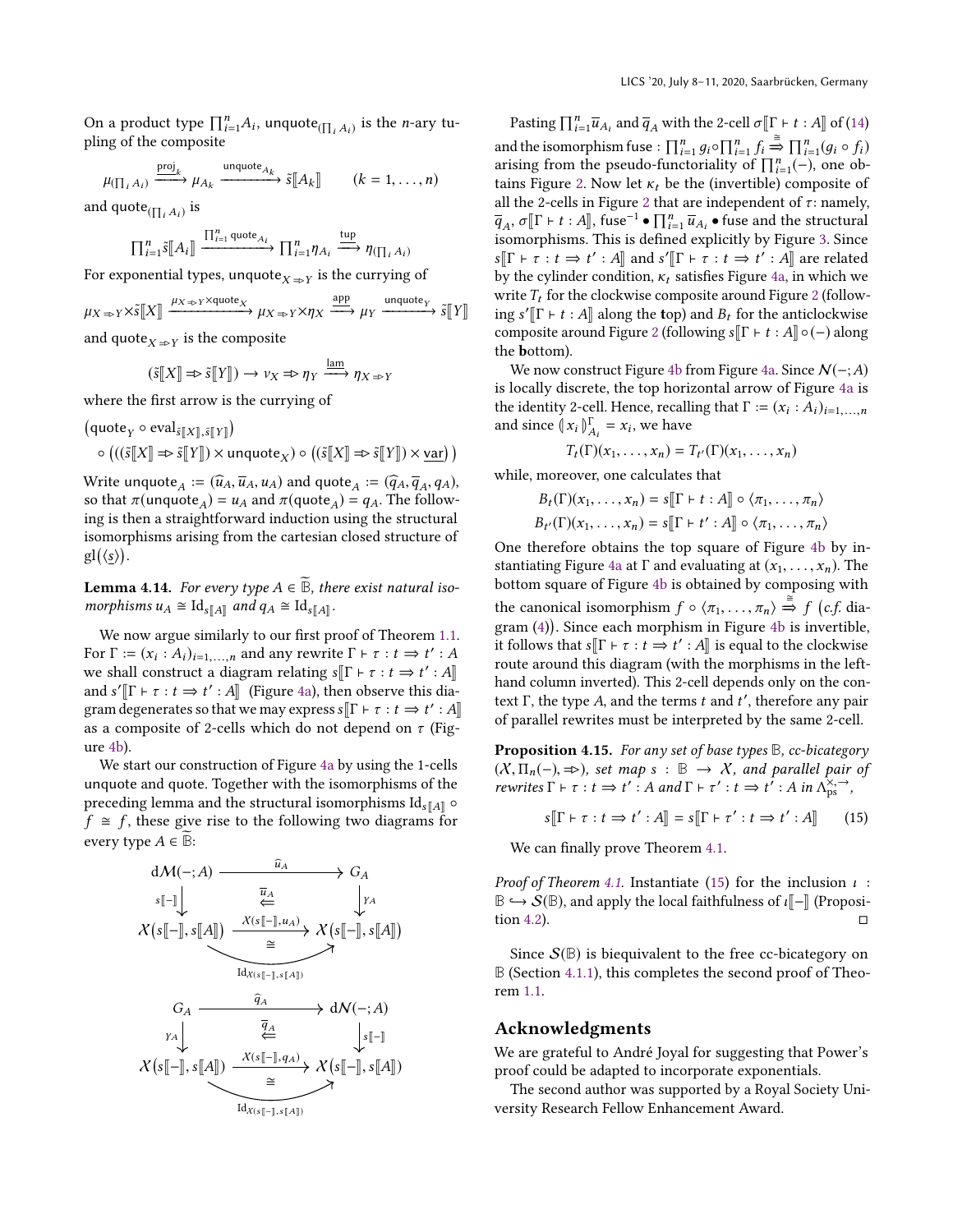LICS '20, July 8–11, 2020, Saarbrücken, Germany Marcelo Fiore and Philip Saville

# References

- <span id="page-13-2"></span>[1] M. G. Abbott. 2003. Categories of containers. Ph.D. Dissertation. University of Leicester.
- <span id="page-13-10"></span>[2] A. Abel, T. Coquand, and P. Dybjer. 2007. Normalization by Evaluation for Martin-Löf Type Theory with Typed Equality Judgements. In Proceedings of the 22nd Annual IEEE Symposium on Logic in Computer Science (LICS '07). IEEE Computer Society, Washington, DC, USA, 3–12. <https://doi.org/10.1109/LICS.2007.33>
- <span id="page-13-29"></span>[3] D. Ahman and S. Staton. 2013. Normalization by Evaluation and Algebraic Effects. Electronic Notes in Theoretical Computer Science (ENTCS) 298 (2013), 51–69.
- <span id="page-13-33"></span>[4] M. Alimohamed. 1995. A Characterization of Lambda Definability in Categorical Models of Implicit Polymorphism. Theor. Comput. Sci. 146, 1-2 (July 1995), 5–23. [https://doi.org/10.1016/0304-3975\(94\)00283-O](https://doi.org/10.1016/0304-3975(94)00283-O)
- <span id="page-13-11"></span>[5] T. Altenkirch, P. Dybjer, M. Hofmannz, and P. Scott. 2001. Normalization by Evaluation for Typed Lambda Calculus with Coproducts. In Proceedings of the 16th Annual IEEE Symposium on Logic in Computer Science (LICS '01). IEEE Computer Society, Washington, DC, USA, 303–. <http://dl.acm.org/citation.cfm?id=871816.871869>
- <span id="page-13-14"></span>[6] T. Altenkirch, M. Hofmann, and T. Streicher. 1995. Categorical reconstruction of a reduction free normalization proof. In Category Theory and Computer Science, 6th International Conference, CTCS '95, Cambridge, UK, August 7–11, 1995, Proceedings, Vol. 953. 182–199.
- <span id="page-13-12"></span>[7] T. Altenkirch and A. Kaposi. 2016. Normalisation by Evaluation for Dependent Types. In 1st International Conference on Formal Structures for Computation and Deduction (FSCD 2016) (Leibniz International Proceedings in Informatics (LIPIcs)), D. Kesner and B. Pientka (Eds.), Vol. 52. Schloss Dagstuhl–Leibniz-Zentrum fuer Informatik, Dagstuhl, Germany, 6:1–6:16. <https://doi.org/10.4230/LIPIcs.FSCD.2016.6>
- <span id="page-13-13"></span>[8] T. Altenkirch and A. Kaposi. 2017. Normalisation by Evaluation for Type Theory, in Type Theory. Logical Methods in Computer Science Volume 13, Issue 4 (Oct. 2017). [https://doi.org/10.23638/LMCS-13\(4:](https://doi.org/10.23638/LMCS-13(4:1)2017) [1\)2017](https://doi.org/10.23638/LMCS-13(4:1)2017)
- <span id="page-13-26"></span>[9] S. Awodey. 2010. Category Theory (2nd ed.). Number 52 in Oxford Logic Guides. Oxford University Press.
- <span id="page-13-30"></span>[10] V. Balat, R. Di Cosmo, and M. Fiore. 2004. Extensional Normalisation and Type-Directed Partial Evaluation for Typed Lambda Calculus with Sums. In Proceedings of the 31st ACM SIGPLAN-SIGACT Symposium on Principles of Programming Languages (Venice, Italy) (POPL '04). Association for Computing Machinery, New York, NY, USA, 64–76. <https://doi.org/10.1145/964001.964007>
- <span id="page-13-0"></span>[11] J. Bénabou. 1967. Introduction to bicategories. In Reports of the Midwest Category Seminar. Springer Berlin Heidelberg, Berlin, Heidelberg, 1–77. <https://doi.org/10.1007/BFb0074299>
- <span id="page-13-9"></span>[12] U. Berger and H. Schwichtenberg. 1991. An inverse of the evaluation functional for typed lambda-calculus. In Proceedings of the 6th Annual IEEE Symposium on Logic in Computer Science (LICS '91). 203–211. <https://doi.org/10.1109/LICS.1991.151645>
- <span id="page-13-21"></span>[13] F. Borceux. 1994. Bicategories and distributors. Encyclopedia of Mathematics and its Applications, Vol. 1. Cambridge University Press, 281–324. <https://doi.org/10.1017/CBO9780511525858.009>
- <span id="page-13-23"></span>[14] A. Carboni, G. M. Kelly, R. F. C. Walters, and R. J. Wood. 2008. Cartesian bicategories II. Theory and Applications of Categories 19, 6 (2008), 93– 124. <http://www.tac.mta.ca/tac/volumes/19/6/19-06abs.html>
- <span id="page-13-25"></span>[15] A. Carboni, S. Lack, and R. F. C. Walters. 1993. Introduction to extensive and distributive categories. Journal of Pure and Applied Algebra 84, 2 (Feb. 1993), 145–158. [https://doi.org/10.1016/0022-4049\(93\)90035-r](https://doi.org/10.1016/0022-4049(93)90035-r)
- <span id="page-13-24"></span>[16] A. Carboni and R. F. C. Walters. 1987. Cartesian bicategories I. Journal of Pure and Applied Algebra 49, 1 (1987), 11–32. [https://doi.org/10.](https://doi.org/10.1016/0022-4049(87)90121-6) [1016/0022-4049\(87\)90121-6](https://doi.org/10.1016/0022-4049(87)90121-6)
- <span id="page-13-1"></span>[17] S. Castellan, P. Clairambault, S. Rideau, and G. Winskel. 2017. Games and Strategies as Event Structures. Logical Methods in Computer Science 13 (2017).
- 
- <span id="page-13-15"></span>[18] T. Coquand and P. Dybjer. 1997. Intuitionistic Model Constructions and Normalization Proofs. Mathematical. Structures in Comp. Sci. 7, 1 (Feb. 1997), 75–94. <https://doi.org/10.1017/S0960129596002150>
- <span id="page-13-32"></span>[19] R. L. Crole. 1994. Categories for Types. Cambridge University Press. <https://doi.org/10.1017/CBO9781139172707>
- <span id="page-13-16"></span>[20] D. Čubrić, P. Dybjer, and P. Scott. 1998. Normalization and the Yoneda embedding. Mathematical Structures in Computer Science 8, 2 (1998), 153–192. <https://doi.org/10.1017/S0960129597002508>
- <span id="page-13-3"></span>[21] P-E. Dagand and C. McBride. 2013. A Categorical Treatment of Ornaments. In Proceedings of the 2013 28th Annual ACM/IEEE Symposium on Logic in Computer Science (LICS '13). IEEE Computer Society, Washington, DC, USA, 530–539. <https://doi.org/10.1109/LICS.2013.60>
- <span id="page-13-27"></span>[22] B. Day. 1970. On closed categories of functors. In Reports of the Midwest Category Seminar IV, S. Mac Lane, H. Applegate, M. Barr, B. Day, E. Dubuc, Phreilambud, A. Pultr, R. Street, M. Tierney, and S. Swierczkowski (Eds.). Springer Berlin Heidelberg, Berlin, Heidelberg, 1–38. <https://doi.org/10.1007/BFb0060438>
- <span id="page-13-7"></span>[23] B. Day and R. Street. 1997. Monoidal Bicategories and Hopf Algebroids. Advances in Mathematics 129, 1 (1997), 99–157. [https://doi.org/10.1006/](https://doi.org/10.1006/aima.1997.1649) [aima.1997.1649](https://doi.org/10.1006/aima.1997.1649)
- <span id="page-13-17"></span>[24] M. Fiore. 2002. Semantic Analysis of Normalisation by Evaluation for Typed Lambda Calculus. In Proceedings of the 4th ACM SIGPLAN International Conference on Principles and Practice of Declarative Programming (Pittsburgh, PA, USA) (PPDP '02). ACM, New York, NY, USA, 26–37. <https://doi.org/10.1145/571157.571161>
- <span id="page-13-31"></span>[25] M. Fiore. 2011. Algebraic Foundations for Type Theories. 18th Types for Proofs and Programs workshop. Slides available at [https://www.cl.](https://www.cl.cam.ac.uk/~mpf23/talks/Types2011.pdf) [cam.ac.uk/~mpf23/talks/Types2011.pdf](https://www.cl.cam.ac.uk/~mpf23/talks/Types2011.pdf).
- <span id="page-13-19"></span>[26] M. Fiore. 2016. An Algebraic Combinatorial Approach to Opetopic Structure. <https://www.mpim-bonn.mpg.de/node/6586>. Talk at the Seminar on Higher Structures, Program on Higher Structures in Geometry and Physics, Max Planck Institute for Mathematics, Bonn (Germany).
- <span id="page-13-4"></span>[27] M. Fiore, N. Gambino, M. Hyland, and G. Winskel. 2007. The cartesian closed bicategory of generalised species of structures. Journal of the London Mathematical Society 77, 1 (2007), 203–220. [https://doi.org/10.](https://doi.org/10.1112/jlms/jdm096) [1112/jlms/jdm096](https://doi.org/10.1112/jlms/jdm096)
- <span id="page-13-5"></span>[28] M. Fiore, N. Gambino, M. Hyland, and G. Winskel. 2017. Relative pseudomonads, Kleisli bicategories, and substitution monoidal structures. Selecta Mathematica New Series 24 (2017), 2791–2830. <https://doi.org/10.1007/s00029-017-0361-3>
- <span id="page-13-6"></span>[29] M. Fiore and A. Joyal. 2015. Theory of para-toposes. Talk at the Category Theory 2015 Conference. Departamento de Matematica, Universidade de Aveiro (Portugal).
- <span id="page-13-28"></span>[30] M. Fiore, G. Plotkin, and D. Turi. 1999. Abstract Syntax and Variable Binding. In Proceedings of the 14th Annual IEEE Symposium on Logic in Computer Science (LICS '99). IEEE Computer Society, Washington, DC, USA, 193–. <http://dl.acm.org/citation.cfm?id=788021.788948>
- <span id="page-13-18"></span>[31] M. Fiore and P. Saville. 2017. List Objects with Algebraic Structure. In 2nd International Conference on Formal Structures for Computation and Deduction, FSCD 2017, September 3-9, 2017, Oxford, UK. 16:1–16:18. <https://doi.org/10.4230/LIPIcs.FSCD.2017.16>
- <span id="page-13-8"></span>[32] M. Fiore and P. Saville. 2019. A type theory for cartesian closed bicategories. In Proceedings of the 34th Annual ACM/IEEE Symposium on Logic in Computer Science (LICS '19). [https://doi.org/10.1109/LICS.](https://doi.org/10.1109/LICS.2019.8785708) [2019.8785708](https://doi.org/10.1109/LICS.2019.8785708)
- <span id="page-13-20"></span>[33] M. Fiore and P. Saville. 2020. Relative Full Completeness for Bicategorical Cartesian Closed Structure. In Foundations of Software Science and Computation Structures, J. Goubault-Larrecq and B. König (Eds.). Springer International Publishing, Cham., 277–298. [https:](https://doi.org/10.1007/978-3-030-45231-5_15) [//doi.org/10.1007/978-3-030-45231-5\\_15](https://doi.org/10.1007/978-3-030-45231-5_15)
- <span id="page-13-22"></span>[34] T. Fiore. 2006. Pseudo limits, biadjoints, and pseudo algebras: categorical foundations of conformal field theory. Memoirs of the AMS, Vol. 860. American Mathematical Society.